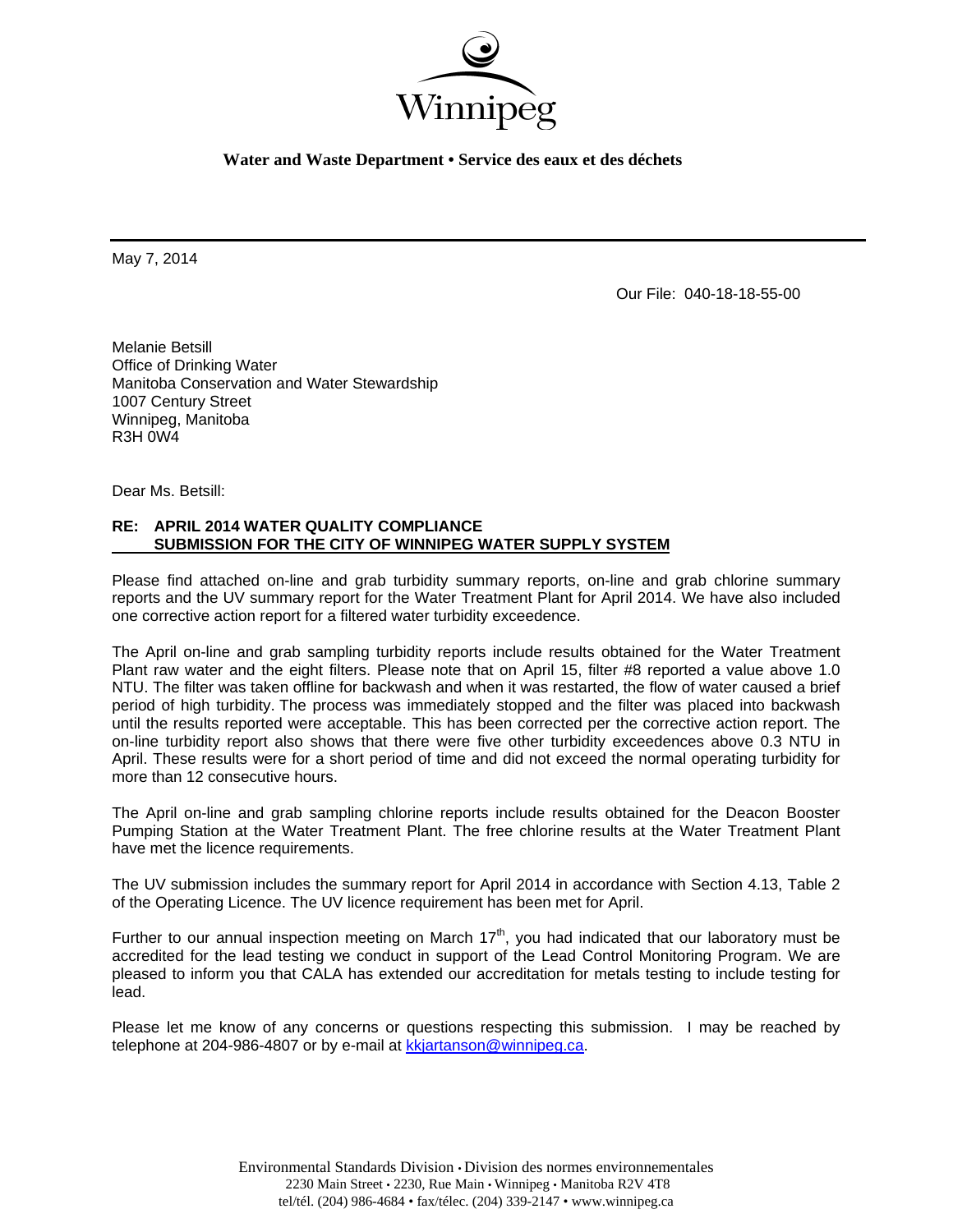Thanks for your ongoing cooperation and understanding in this matter.

Yours sincerely,

*Original signed by:* 

K.J.T. Kjartanson, P.Eng. Manager of Environmental Standards

KJTK:rg **Attachments** 

c:(e-mail)

 Dr. L. Richards, Winnipeg Regional Health Authority Dr. S. Roberecki, Manitoba Health D.P. Sacher, P.Eng. G. Patton, P.Eng. T. Shanks, P.Eng. A. J. Weremy, P.Eng. S. Fletcher

N:\Compliance Reporting\Submittal Letters\2014\ODW- Letters\Betsill Water April 2014.doc

Embrace the spirit . Vivez l'esprit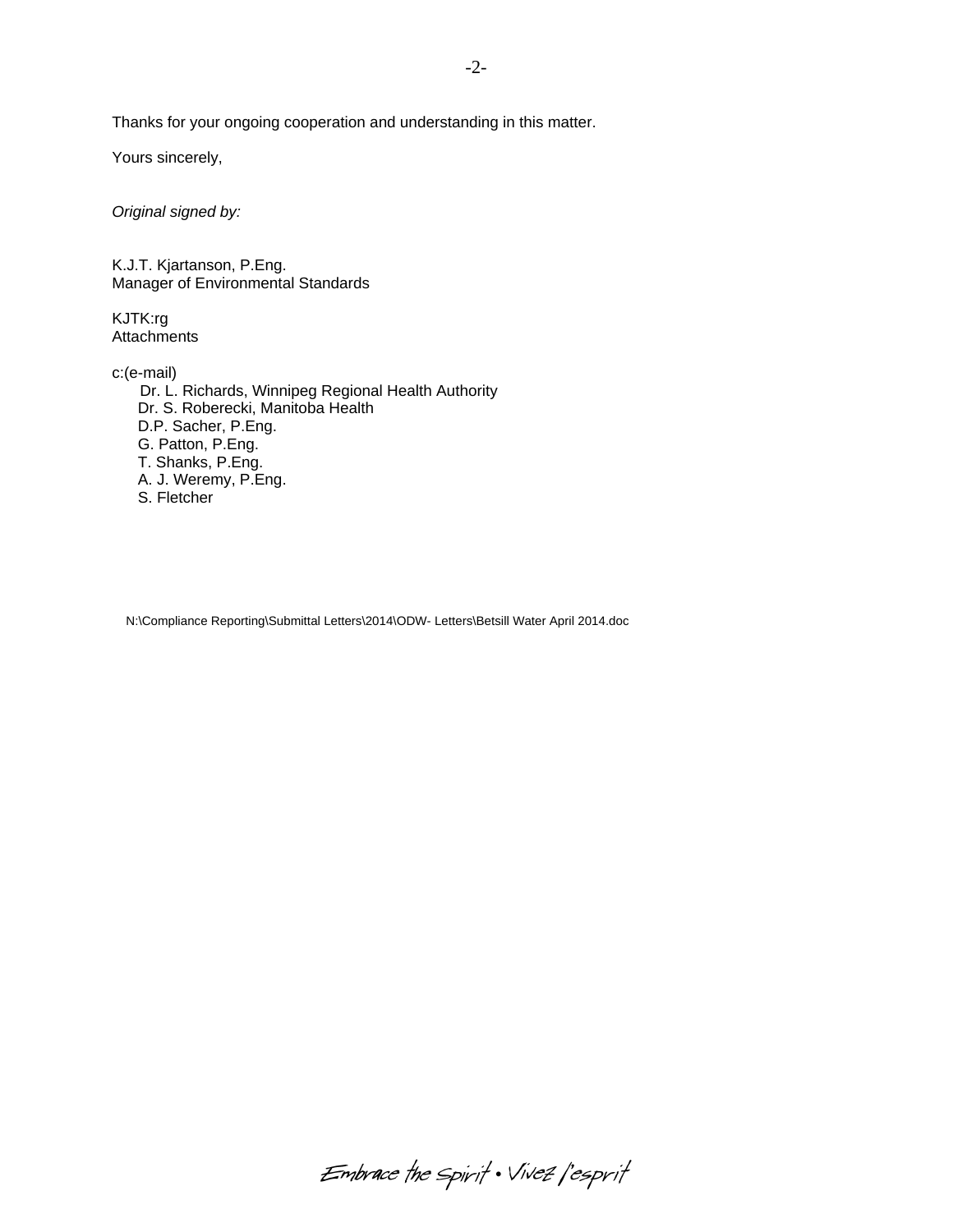

# WATER AND WASTE DEPARTMENT ENVIRONMENTAL STANDARDS DIVISION

| WATER TREATMENT PLANT CHLORINE GRAB MONITORING REPORT |                                |                                                          |                                |                                 |  |  |  |
|-------------------------------------------------------|--------------------------------|----------------------------------------------------------|--------------------------------|---------------------------------|--|--|--|
| Water System Code: 252.00                             |                                | <b>Deacon Booster Pumping</b><br><b>Station Branch 1</b> |                                | <b>Deacon Booster Pumping</b>   |  |  |  |
| Licence No. PWS-09-412 A                              |                                |                                                          |                                | <b>Station Branch 2</b>         |  |  |  |
| <b>Date</b>                                           | <b>Free Chlorine</b><br>(mg/L) | <b>Total Chlorine</b><br>(mg/L)                          | <b>Free Chlorine</b><br>(mg/L) | <b>Total Chlorine</b><br>(mg/L) |  |  |  |
| 01-Apr-2014                                           | 1.00                           | 1.14                                                     | 1.07                           | 1.18                            |  |  |  |
| 02-Apr-2014                                           | 1.04                           | 1.23                                                     | 1.09                           | 1.20                            |  |  |  |
| 03-Apr-2014                                           | 1.02                           | 1.15                                                     | 1.04                           | 1.21                            |  |  |  |
| 04-Apr-2014                                           | 0.96                           | 1.12                                                     | 0.95                           | 1.15                            |  |  |  |
| 05-Apr-2014                                           | <b>NA</b>                      | <b>NA</b>                                                | <b>NA</b>                      | <b>NA</b>                       |  |  |  |
| 06-Apr-2014                                           | <b>NA</b>                      | <b>NA</b>                                                | <b>NA</b>                      | <b>NA</b>                       |  |  |  |
| 07-Apr-2014                                           | 1.02                           | 1.21                                                     | 0.98                           | 1.22                            |  |  |  |
| 08-Apr-2014                                           | 0.89                           | 1.08                                                     | 1.00                           | 1.08                            |  |  |  |
| 09-Apr-2014                                           | 1.08                           | 1.18                                                     | 0.96                           | 1.28                            |  |  |  |
| 10-Apr-2014                                           | 0.95                           | 1.08                                                     | 0.91                           | 1.05                            |  |  |  |
| 11-Apr-2014                                           | 0.80                           | 1.00                                                     | 0.94                           | 1.13                            |  |  |  |
| 12-Apr-2014                                           | <b>NA</b>                      | <b>NA</b>                                                | <b>NA</b>                      | <b>NA</b>                       |  |  |  |
| 13-Apr-2014                                           | <b>NA</b>                      | <b>NA</b>                                                | <b>NA</b>                      | <b>NA</b>                       |  |  |  |
| 14-Apr-2014                                           | 1.03                           | 1.25                                                     | 1.07                           | 1.32                            |  |  |  |
| 15-Apr-2014                                           | 1.14                           | 1.28                                                     | 1.09                           | 1.30                            |  |  |  |
| 16-Apr-2014                                           | 1.15                           | 1.35                                                     | 1.25                           | 1.35                            |  |  |  |
| 17-Apr-2014                                           | 1.13                           | 1.27                                                     | 1.09                           | 1.30                            |  |  |  |
| 18-Apr-2014                                           | <b>NA</b>                      | <b>NA</b>                                                | <b>NA</b>                      | <b>NA</b>                       |  |  |  |
| 19-Apr-2014                                           | <b>NA</b>                      | <b>NA</b>                                                | <b>NA</b>                      | <b>NA</b>                       |  |  |  |
| 20-Apr-2014                                           | <b>NA</b>                      | <b>NA</b>                                                | <b>NA</b>                      | <b>NA</b>                       |  |  |  |
| 21-Apr-2014                                           | 1.07                           | 1.31                                                     | 1.12                           | 1.26                            |  |  |  |
| 22-Apr-2014                                           | 1.13                           | 1.37                                                     | 1.16                           | 1.31                            |  |  |  |
| 23-Apr-2014                                           | 1.10                           | 1.25                                                     | 1.13                           | 1.27                            |  |  |  |
| 24-Apr-2014                                           | 1.06                           | 1.26                                                     | 1.13                           | 1.29                            |  |  |  |
| 25-Apr-2014                                           | 1.10                           | 1.29                                                     | 1.11                           | 1.31                            |  |  |  |
| 26-Apr-2014                                           | <b>NA</b>                      | <b>NA</b>                                                | <b>NA</b>                      | <b>NA</b>                       |  |  |  |
| 27-Apr-2014                                           | <b>NA</b>                      | <b>NA</b>                                                | <b>NA</b>                      | <b>NA</b>                       |  |  |  |
| 28-Apr-2014                                           | 1.08                           | 1.21                                                     | 1.05                           | 1.18                            |  |  |  |
| 29-Apr-2014                                           | 1.17                           | 1.27                                                     | 1.10                           | 1.28                            |  |  |  |
| 30-Apr-2014                                           | 1.15                           | 1.28                                                     | 1.17                           | 1.33                            |  |  |  |
| Total number of measurements taken, A:                | 21                             |                                                          | 21                             |                                 |  |  |  |
| Chlorine Standard for Monitoring Location (mg/L):     | 0.50                           |                                                          | 0.50                           |                                 |  |  |  |
| Number of measurements meeting standard, B:           | 21                             |                                                          | 21                             |                                 |  |  |  |
| Compliance with Chlorine Standard, C= B/A X 100%:     | 100%                           |                                                          | 100%                           |                                 |  |  |  |

NS: No Sample NA: Not Analyzed OL: Off-Line

| <b>Comments:</b> | <b>Report Compiled By:</b> | <b>∴ Waznv</b> |
|------------------|----------------------------|----------------|
|                  |                            |                |

**Approved in LIMS By: S. Fletcher/A. Vanderstel**

**2-May-14**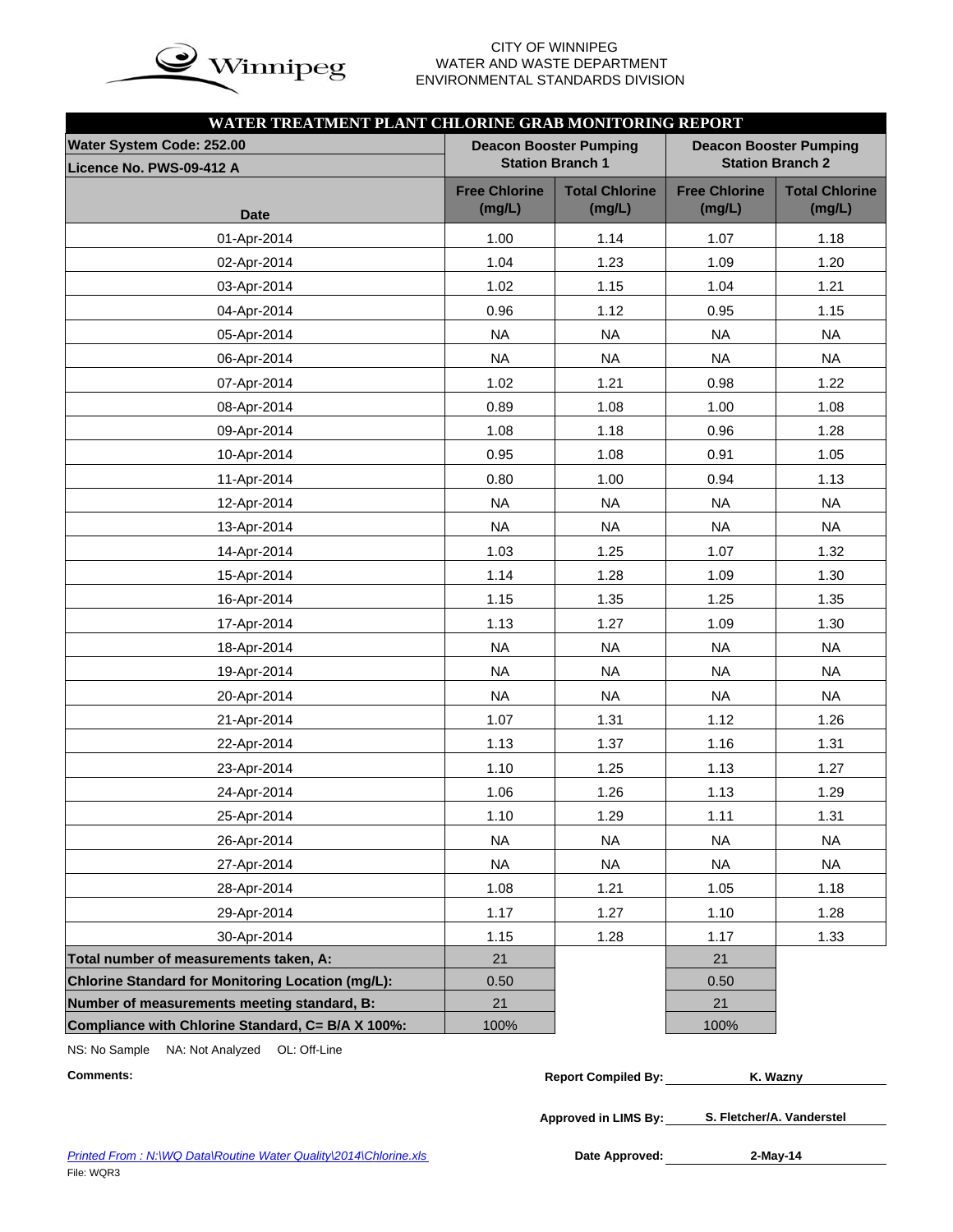

**City of Winnipeg**

Water and Waste Department Water Services

### WATER TREATMENT PLANT FREE CHLORINE ON-LINE MONITORING REPORT Deacon Booster Pumping Station

| Water System Code: |  |
|--------------------|--|
| Licence Number:    |  |
| Report Created:    |  |

Water System Code: **252.00** Licence Number: **PWS-09-412 A**

01 May 2014 **Report Period: April 2014** 

|                                             |                                      |         | <b>BRANCH1</b><br>[mg/L] |         | <b>BRANCH2</b><br>[mg/L] |
|---------------------------------------------|--------------------------------------|---------|--------------------------|---------|--------------------------|
|                                             | Date                                 | Average | Minimum                  | Average | Minimum                  |
|                                             | 1/04/2014                            | 1.04    | 0.66                     | 1.05    | 0.84                     |
|                                             | 2/04/2014                            | 0.92    | 0.80                     | 1.05    | 0.88                     |
|                                             | 3/04/2014                            | 0.94    | 0.84                     | 1.00    | 0.86                     |
|                                             | 4/04/2014                            | 0.97    | 0.81                     | 1.00    | 0.83                     |
|                                             | 5/04/2014                            | 1.05    | 0.89                     | 1.06    | 0.92                     |
|                                             | 6/04/2014                            | 1.12    | 1.01                     | 1.10    | 0.99                     |
|                                             | 7/04/2014                            | 1.04    | 0.86                     | 1.05    | 0.87                     |
|                                             | 8/04/2014                            | 0.97    | 0.87                     | 1.00    | 0.89                     |
|                                             | 9/04/2014                            | 1.05    | 0.69                     | 1.10    | 0.83                     |
|                                             | 10/04/2014                           | 0.90    | 0.73                     | 1.00    | 0.73                     |
|                                             | 11/04/2014                           | 1.03    | 0.90                     | 1.24    | 1.06                     |
|                                             | 12/04/2014                           | 1.00    | 0.86                     | 1.07    | 0.75                     |
|                                             | 13/04/2014                           | 0.96    | 0.89                     | 1.05    | 0.92                     |
|                                             | 14/04/2014                           | 0.97    | 0.86                     | 1.07    | 0.86                     |
|                                             | 15/04/2014                           | 1.11    | 0.94                     | 1.12    | 0.90                     |
|                                             | 16/04/2014                           | 1.18    | 1.04                     | 1.10    | 0.91                     |
|                                             | 17/04/2014                           | 1.15    | 1.05                     | 1.13    | 1.04                     |
|                                             | 18/04/2014                           | 1.21    | 1.08                     | 1.17    | 1.10                     |
|                                             | 19/04/2014                           | 1.13    | 1.02                     | 1.13    | 1.04                     |
|                                             | 20/04/2014                           | 1.08    | 1.01                     | 1.11    | 1.00                     |
|                                             | 21/04/2014                           | 1.07    | 0.96                     | 1.11    | 0.93                     |
|                                             | 22/04/2014                           | 1.12    | 1.03                     | 1.11    | 1.02                     |
|                                             | 23/04/2014                           | 1.10    | 1.02                     | 1.07    | 0.98                     |
|                                             | 24/04/2014                           | 1.13    | 1.04                     | 1.09    | 0.80                     |
|                                             | 25/04/2014                           | 1.11    | 1.03                     | 1.15    | 1.05                     |
|                                             | 26/04/2014                           | 1.05    | 0.97                     | 1.08    | 1.04                     |
|                                             | 27/04/2014                           | 0.93    | 0.83                     | 1.00    | 0.90                     |
|                                             | 28/04/2014                           | 0.97    | 0.81                     | 0.96    | 0.91                     |
|                                             | 29/04/2014                           | 1.10    | 1.00                     | 1.13    | 0.91                     |
|                                             | 30/04/2014                           | 1.06    | 0.96                     | 1.13    | 1.02                     |
| Total Number of Measurements, A:            |                                      |         | 20824                    |         | 20817                    |
|                                             | Minimum Free Chlorine Standard:      |         | 0.50                     |         | 0.50                     |
| Number of Measurements Meeting Standard, B: |                                      |         | 20854                    |         | 20817                    |
|                                             | COMPLIANCE, $C = B/A \times 100\%$ : |         | 100                      |         | 100                      |

File Path: N:\Water Treatment Branch\Administration\Reports\Regulatory Submissions\Chlorine\2014\04-April

Submitted By (Print): D.Merredew

Signature: Original signed by D.Merredew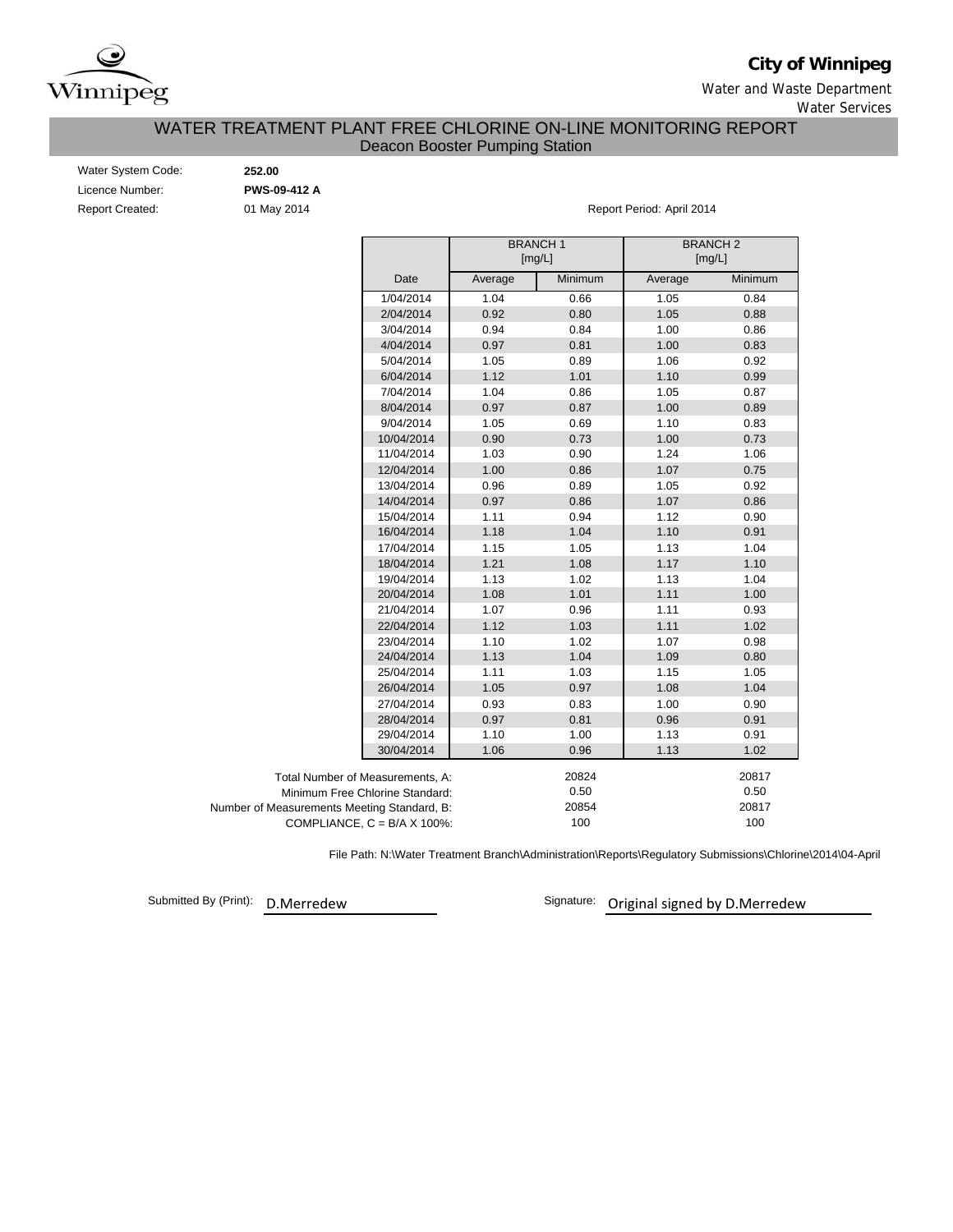

### CITY OF WINNIPEG WATER AND WASTE DEPARTMENT ENVIRONMENTAL STANDARDS DIVISION

## **WATER TREATMENT PLANT TURBIDITY GRAB MONITORING REPORT**

| Water System Code: 252.00                                | <b>Turbidity (NTU)</b> |           |                 |                 |           |           |                     |                     |           |  |  |  |  |  |
|----------------------------------------------------------|------------------------|-----------|-----------------|-----------------|-----------|-----------|---------------------|---------------------|-----------|--|--|--|--|--|
| Licence No. PWS-09-412 A                                 |                        |           |                 |                 |           |           |                     |                     |           |  |  |  |  |  |
| <b>Date</b>                                              | <b>Raw Water</b>       | Filter 1  | <b>Filter 2</b> | <b>Filter 3</b> | Filter 4  | Filter 5  | Filter <sub>6</sub> | Filter <sub>7</sub> | Filter 8  |  |  |  |  |  |
| 01-Apr-2014                                              | 0.31                   | 0.16      | 0.10            | 0.08            | 0.07      | 0.15      | 0.10                | 0.06                | 0.10      |  |  |  |  |  |
| 02-Apr-2014                                              | 0.43                   | 0.06      | 0.07            | 0.13            | 0.15      | 0.10      | 0.11                | 0.13                | 0.23      |  |  |  |  |  |
| 03-Apr-2014                                              | 0.31                   | 0.08      | 0.07            | 0.09            | 0.09      | 0.08      | 0.07                | 0.09                | 0.11      |  |  |  |  |  |
| 04-Apr-2014                                              | 0.29                   | 0.07      | 0.10            | 0.08            | 0.12      | 0.07      | 0.09                | 0.07                | 0.17      |  |  |  |  |  |
| 05-Apr-2014                                              | <b>NA</b>              | <b>NA</b> | <b>NA</b>       | <b>NA</b>       | <b>NA</b> | <b>NA</b> | <b>NA</b>           | <b>NA</b>           | <b>NA</b> |  |  |  |  |  |
| 06-Apr-2014                                              | <b>NA</b>              | <b>NA</b> | <b>NA</b>       | <b>NA</b>       | <b>NA</b> | <b>NA</b> | <b>NA</b>           | <b>NA</b>           | <b>NA</b> |  |  |  |  |  |
| 07-Apr-2014                                              | 0.35                   | 0.23      | 0.15            | 0.13            | 0.14      | 0.11      | 0.10                | 0.13                | 0.12      |  |  |  |  |  |
| 08-Apr-2014                                              | 0.25                   | 0.07      | 0.10            | 0.09            | 0.07      | 0.13      | 0.12                | 0.08                | 0.14      |  |  |  |  |  |
| 09-Apr-2014                                              | 0.25                   | 0.06      | 0.06            | 0.15            | 0.09      | 0.11      | 0.06                | 0.09                | 0.09      |  |  |  |  |  |
| 10-Apr-2014                                              | 0.30                   | 0.11      | 0.13            | 0.11            | 0.13      | 0.11      | 0.13                | 0.09                | 0.16      |  |  |  |  |  |
| 11-Apr-2014                                              | 0.24                   | 0.12      | 0.09            | 0.12            | 0.08      | 0.15      | 0.12                | 0.12                | 0.12      |  |  |  |  |  |
| 12-Apr-2014                                              | <b>NA</b>              | <b>NA</b> | <b>NA</b>       | <b>NA</b>       | <b>NA</b> | <b>NA</b> | <b>NA</b>           | <b>NA</b>           | <b>NA</b> |  |  |  |  |  |
| 13-Apr-2014                                              | <b>NA</b>              | <b>NA</b> | <b>NA</b>       | <b>NA</b>       | <b>NA</b> | <b>NA</b> | <b>NA</b>           | <b>NA</b>           | <b>NA</b> |  |  |  |  |  |
| 14-Apr-2014                                              | 0.24                   | 0.11      | 0.13            | 0.13            | 0.09      | 0.08      | 0.09                | 0.13                | 0.13      |  |  |  |  |  |
| 15-Apr-2014                                              | 0.25                   | 0.12      | 0.14            | 0.36            | 0.08      | 0.10      | 0.20                | 0.12                | 0.12      |  |  |  |  |  |
| 16-Apr-2014                                              | 0.30                   | 0.21      | 0.08            | 0.14            | 0.18      | 0.12      | 0.09                | 0.13                | 0.19      |  |  |  |  |  |
| 17-Apr-2014                                              | 0.28                   | 0.12      | 0.08            | 0.13            | 0.10      | 0.13      | 0.09                | 0.11                | 0.12      |  |  |  |  |  |
| 18-Apr-2014                                              | <b>NA</b>              | <b>NA</b> | <b>NA</b>       | <b>NA</b>       | <b>NA</b> | <b>NA</b> | <b>NA</b>           | <b>NA</b>           | <b>NA</b> |  |  |  |  |  |
| 19-Apr-2014                                              | <b>NA</b>              | <b>NA</b> | <b>NA</b>       | <b>NA</b>       | <b>NA</b> | <b>NA</b> | <b>NA</b>           | <b>NA</b>           | <b>NA</b> |  |  |  |  |  |
| 20-Apr-2014                                              | <b>NA</b>              | <b>NA</b> | <b>NA</b>       | <b>NA</b>       | <b>NA</b> | <b>NA</b> | <b>NA</b>           | <b>NA</b>           | <b>NA</b> |  |  |  |  |  |
| 21-Apr-2014                                              | 0.35                   | 0.14      | 0.19            | 0.18            | 0.08      | 0.13      | 0.09                | 0.10                | 0.09      |  |  |  |  |  |
| 22-Apr-2014                                              | 0.41                   | 0.08      | 0.10            | 0.14            | 0.10      | 0.11      | 0.10                | 0.11                | 0.10      |  |  |  |  |  |
| 23-Apr-2014                                              | 0.47                   | 0.17      | 0.09            | 0.10            | 0.19      | 0.09      | 0.11                | 0.16                | 0.18      |  |  |  |  |  |
| 24-Apr-2014                                              | 0.40                   | 0.09      | 0.08            | 0.11            | 0.10      | 0.09      | 0.12                | 0.11                | 0.10      |  |  |  |  |  |
| 25-Apr-2014                                              | 0.37                   | 0.11      | 0.09            | 0.18            | 0.11      | 0.08      | 0.08                | 0.11                | 0.10      |  |  |  |  |  |
| 26-Apr-2014                                              | <b>NA</b>              | <b>NA</b> | <b>NA</b>       | <b>NA</b>       | <b>NA</b> | <b>NA</b> | <b>NA</b>           | <b>NA</b>           | <b>NA</b> |  |  |  |  |  |
| 27-Apr-2014                                              | <b>NA</b>              | <b>NA</b> | <b>NA</b>       | <b>NA</b>       | <b>NA</b> | <b>NA</b> | <b>NA</b>           | <b>NA</b>           | <b>NA</b> |  |  |  |  |  |
| 28-Apr-2014                                              | 0.50                   | 0.15      | 0.10            | 0.14            | 0.10      | 0.18      | 0.09                | 0.17                | 0.11      |  |  |  |  |  |
| 29-Apr-2014                                              | 0.45                   | 0.08      | 0.09            | 0.18            | 0.09      | 0.08      | 0.08                | 0.11                | 0.12      |  |  |  |  |  |
| 30-Apr-2014                                              | 0.45                   | 0.16      | 0.23            | 0.20            | 0.10      | 0.12      | 0.19                | 0.22                | 0.17      |  |  |  |  |  |
| Total number of measurements taken, A:                   | 21                     | 21        | 21              | 21              | 21        | 21        | 21                  | 21                  |           |  |  |  |  |  |
| <b>Turbidity Standard for Monitoring Location (NTU):</b> | 0.30                   | 0.30      | 0.30            | 0.30            | 0.30      | 0.30      | 0.30                | 0.30                |           |  |  |  |  |  |
| Number of measurements meeting standard, B:              |                        | 21        | 21              | 20              | 21        | 21        | 21                  | 21                  | 21        |  |  |  |  |  |
| Compliance with Turbidity Standard, C= B/A X 100%:       |                        | 100%      | 100%            | 95%             | 100%      | 100%      | 100%                | 100%                | 100%      |  |  |  |  |  |

NS: No Sample NA: Not Analyzed OL: Off-Line

**Approved in LIMS By: S. Fletcher/A. Vanderstel**

Printed From : N:\WQ Data\Routine Water Quality\2014\Turbidity.xls File: WQR3

Date Approved: 2-May-14

**Comments: Report Compiled By: K. Wazny**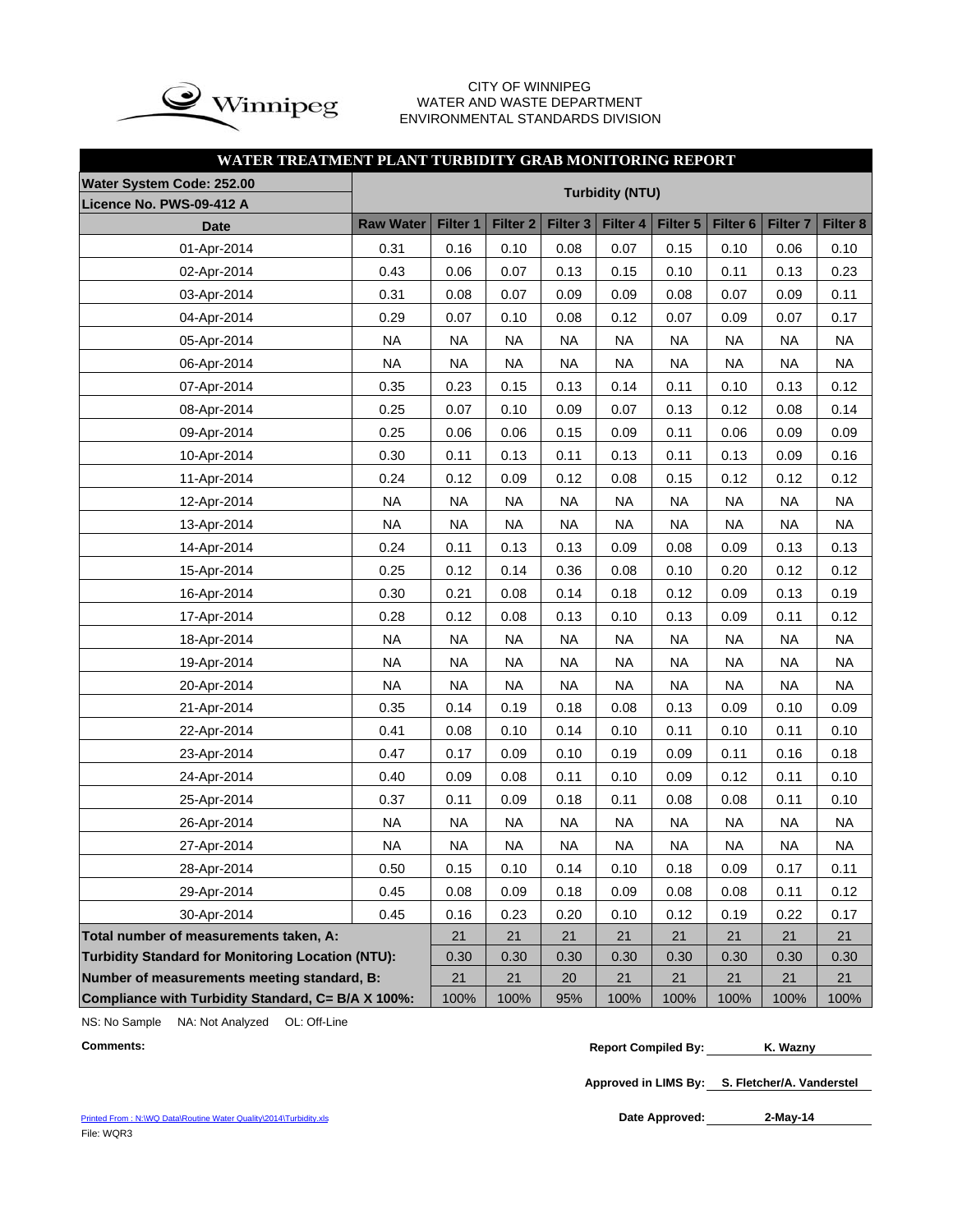

### **CITY OF WINNIPEG**WATER AND WASTE DEPARTMENT

## WATER TREATMENT PLANT TURBIDITY ON-LINE MONITORING REPORTWATER SERVICES

| April 2014 Turbidity (NTU)                                                                                                                                                                        |           |                        |                                   |                                  |         |                        |         |                        |           |                                  |           |                                   |      |                                  |
|---------------------------------------------------------------------------------------------------------------------------------------------------------------------------------------------------|-----------|------------------------|-----------------------------------|----------------------------------|---------|------------------------|---------|------------------------|-----------|----------------------------------|-----------|-----------------------------------|------|----------------------------------|
| Raw                                                                                                                                                                                               | Filter #1 |                        | Filter #2                         | Filter #3                        |         | Filter #5<br>Filter #4 |         |                        | Filter #6 |                                  | Filter #7 |                                   |      |                                  |
| Date<br>Avg                                                                                                                                                                                       | Avg       | Max<br>Avg             | Max<br>Avg                        | Max                              | Avg     | Max                    | Avg     | Max                    | Avg       | Max                              | Avg       | Max                               | Avg  | Max                              |
| 1/04/2014<br>0.36                                                                                                                                                                                 | 0.04      | 0.12<br>0.00           | 0.04<br>0.01                      | 0.01                             | 0.02    | 0.03                   | 0.01    | 0.06                   | 0.02      | 0.07                             | 0.01      | 0.06                              | 0.02 | 0.18                             |
| 2/04/2014<br>0.35                                                                                                                                                                                 | 0.03      | 0.09<br>0.00           | 0.00<br>0.01                      | 0.03                             | 0.02    | 0.06                   | 0.01    | 0.04                   | 0.02      | 0.08                             | 0.02      | 0.04                              | 0.03 | 0.05                             |
| 3/04/2014<br>0.34                                                                                                                                                                                 | 0.03      | 0.05<br>0.00           | 0.03<br>0.00                      | 0.04                             | 0.01    | 0.06                   | 0.01    | 0.05                   | 0.03      | 0.05                             | 0.02      | 0.06                              | 0.03 | 0.16                             |
| 4/04/2014<br>0.34                                                                                                                                                                                 | 0.04      | 0.09<br>0.00           | 0.03<br>0.01                      | 0.01                             | 0.01    | 0.02                   | 0.01    | 0.02                   | 0.03      | 0.08                             | 0.01      | 0.06                              | 0.02 | 0.17                             |
| 5/04/2014<br>0.33                                                                                                                                                                                 | 0.03      | 0.09<br>0.00           | 0.05<br>0.01                      | 0.04                             | 0.02    | 0.05                   | 0.01    | 0.05                   | 0.02      | 0.10                             | 0.02      | 0.03                              | 0.02 | 0.05                             |
| 6/04/2014<br>0.35                                                                                                                                                                                 | 0.03      | 0.06<br>0.00           | 0.03<br>0.01                      | 0.06                             | 0.02    | 0.08                   | 0.01    | 0.06                   | 0.04      | 0.05                             | 0.02      | 0.08                              | 0.04 | 0.22                             |
| 7/04/2014<br>0.32                                                                                                                                                                                 | 0.05      | 0.10<br>0.00           | 0.04<br>0.01                      | 0.01                             | 0.01    | 0.03                   | 0.01    | 0.03                   | 0.04      | 0.11                             | 0.02      | 0.09                              | 0.03 | 0.21                             |
| 8/04/2014<br>0.31                                                                                                                                                                                 | 0.03      | 0.10<br>0.00           | 0.04<br>0.01                      | 0.05                             | 0.02    | 0.09                   | 0.01    | 0.07                   | 0.03      | 0.11                             | 0.02      | 0.04                              | 0.06 | 0.29                             |
| 9/04/2014<br>0.31                                                                                                                                                                                 | 0.03      | 0.05<br>0.00           | 0.01<br>0.01                      | 0.02                             | 0.01    | 0.06                   | 0.01    | 0.04                   | 0.02      | 0.05                             | 0.02      | 0.09                              | 0.04 | 0.21                             |
| 10/04/2014<br>0.30                                                                                                                                                                                | 0.05      | 0.09<br>0.00           | 0.05<br>0.00                      | 0.01                             | 0.02    | 0.09                   | 0.01    | 0.03                   | 0.04      | 0.11                             | 0.02      | 0.09                              | 0.04 | 0.28                             |
| 11/04/2014<br>0.28                                                                                                                                                                                | 0.04      | 0.10<br>0.00           | 0.04<br>0.01                      | 0.05                             | 0.02    | 0.04                   | 0.01    | 0.08                   | 0.03      | 0.09                             | 0.02      | 0.08                              | 0.03 | 0.24                             |
| 12/04/2014<br>0.28                                                                                                                                                                                | 0.03      | 0.10<br>0.00           | 0.04<br>0.01                      | 0.05                             | 0.02    | 0.07                   | 0.01    | 0.07                   | 0.03      | 0.10                             | 0.02      | 0.08                              | 0.03 | 0.13                             |
| 13/04/2014<br>0.29                                                                                                                                                                                | 0.04      | 0.11<br>0.00           | 0.03<br>0.01                      | 0.06                             | 0.02    | 0.08                   | 0.01    | 0.07                   | 0.03      | 0.06                             | 0.02      | 0.08                              | 0.05 | 0.41                             |
| 14/04/2014<br>0.30                                                                                                                                                                                | 0.05      | 0.07<br>0.00           | 0.05<br>0.01                      | 0.06                             | 0.02    | 0.09                   | 0.01    | 0.06                   | 0.04      | 0.11                             | 0.02      | 0.08                              | 0.04 | 0.27                             |
| 15/04/2014<br>0.30                                                                                                                                                                                | 0.08      | 0.39<br>0.00           | 0.04<br>0.05                      | 0.41                             | 0.02    | 0.10                   | 0.02    | 0.20                   | 0.04      | 0.18                             | 0.01      | 0.06                              | 0.03 | 1.03                             |
| 16/04/2014<br>0.32                                                                                                                                                                                | 0.03      | 0.26<br>0.02           | 0.22<br>0.03                      | 0.24                             | 0.01    | 0.03                   | 0.01    | 0.08                   | 0.05      | 0.38                             | 0.01      | 0.06                              | 0.02 | 0.20                             |
| 17/04/2014<br>0.32                                                                                                                                                                                | 0.04      | 0.09<br>0.00           | 0.05<br>0.01                      | 0.05                             | 0.02    | 0.05                   | 0.02    | 0.07                   | 0.03      | 0.11                             | 0.02      | 0.03                              | 0.03 | 0.75                             |
| 18/04/2014<br>0.33                                                                                                                                                                                | 0.04      | 0.10<br>0.00           | 0.02<br>0.01                      | 0.07                             | 0.02    | 0.08                   | 0.02    | 0.07                   | 0.04      | 0.06                             | 0.03      | 0.08                              | 0.02 | 0.12                             |
| 19/04/2014<br>0.36                                                                                                                                                                                | 0.05      | 0.07<br>0.01           | 0.05<br>0.01                      | 0.07                             | 0.02    | 0.09                   | 0.02    | 0.07                   | 0.05      | 0.11                             | 0.02      | 0.09                              | 0.02 | 0.15                             |
| 20/04/2014<br>0.38                                                                                                                                                                                | 0.05      | 0.10<br>0.01           | 0.05<br>0.01                      | 0.03                             | 0.02    | 0.08                   | 0.03    | 0.07                   | 0.04      | 0.11                             | 0.02      | 0.09                              | 0.02 | 0.15                             |
| 21/04/2014<br>0.40                                                                                                                                                                                | 0.04      | 0.10<br>0.00           | 0.04<br>0.01                      | 0.07                             | 0.03    | 0.07                   | 0.02    | 0.08                   | 0.04      | 0.11                             | 0.02      | 0.04                              | 0.01 | 0.02                             |
| 22/04/2014<br>0.42                                                                                                                                                                                | 0.04      | 0.10<br>0.00           | 0.01<br>0.01                      | 0.07                             | 0.02    | 0.08                   | 0.02    | 0.07                   | 0.03      | 0.06                             | 0.02      | 0.08                              | 0.01 | 0.17                             |
| 23/04/2014<br>0.44                                                                                                                                                                                | 0.05      | 0.07<br>0.01           | 0.05<br>0.01                      | 0.08                             | 0.02    | 0.08                   | 0.01    | 0.03                   | 0.05      | 0.11                             | 0.02      | 0.08                              | 0.01 | 0.13                             |
| 24/04/2014<br>0.56                                                                                                                                                                                | 0.04      | 0.11<br>0.00           | 0.04<br>0.01                      | 0.04                             | 0.02    | 0.04                   | 0.02    | 0.08                   | 0.04      | 0.10                             | 0.02      | 0.05                              | 0.00 | 0.01                             |
| 25/04/2014<br>0.47                                                                                                                                                                                | 0.04      | 0.12<br>0.02           | 0.03<br>0.02                      | 0.09                             | 0.03    | 0.09                   | 0.02    | 0.08                   | 0.04      | 0.06                             | 0.03      | 0.07                              | 0.01 | 0.29                             |
| 26/04/2014<br>0.49                                                                                                                                                                                | 0.06      | 0.09<br>0.02           | 0.07<br>0.01                      | 0.10                             | 0.02    | 0.09                   | 0.02    | 0.04                   | 0.05      | 0.11                             | 0.02      | 0.08                              | 0.01 | 0.11                             |
| 27/04/2014<br>0.52                                                                                                                                                                                | 0.06      | 0.12<br>0.02           | 0.07<br>0.02                      | 0.04                             | 0.02    | 0.04                   | 0.03    | 0.08                   | 0.04      | 0.11                             | 0.02      | 0.09                              | 0.01 | 0.13                             |
| 28/04/2014<br>0.55                                                                                                                                                                                | 0.05      | 0.13<br>0.01           | 0.06<br>0.02                      | 0.12                             | 0.03    | 0.10                   | 0.03    | 0.09                   | 0.04      | 0.11                             | 0.03      | 0.04                              | 0.01 | 0.04                             |
| 0.58<br>29/04/2014                                                                                                                                                                                | 0.05      | 0.07<br>0.00           | 0.02<br>0.01                      | 0.08                             | 0.02    | 0.09                   | 0.03    | 0.09                   | 0.04      | 0.06                             | 0.02      | 0.09                              | 0.01 | 0.23                             |
| 30/04/2014<br>0.60                                                                                                                                                                                | 0.06      | 0.00<br>0.11           | 0.01<br>0.05                      | 0.06                             | 0.02    | 0.04                   | 0.04    | 0.06                   | 0.04      | 0.10                             | 0.02      | 0.08                              | 0.01 | 0.11                             |
| Total Number of Measurements Taken, A:<br>Turbidity Standard for Monitoring Location (NTU):<br>Number of Measurements Meeting Standard, B:<br>Compliance with Turbidity Standard, C = B/A X 100%: | 99.92%    | 13380<br>0.30<br>13369 | 10925<br>0.30<br>10925<br>100.00% | 13435<br>0.30<br>13427<br>99.94% | 100.00% | 10417<br>0.30<br>10417 | 100.00% | 14191<br>0.30<br>14191 |           | 13895<br>0.30<br>13890<br>99.96% |           | 12361<br>0.30<br>12361<br>100.00% |      | 14089<br>0.30<br>14081<br>99.94% |

File Path: N:\Water Treatment Branch\Administration\Reports\Regulatory Submissions\Turbidity\2014\04-April

**Submitted By (Print): Signature:** D.Merredew

Signature: Original signed by D.Merredew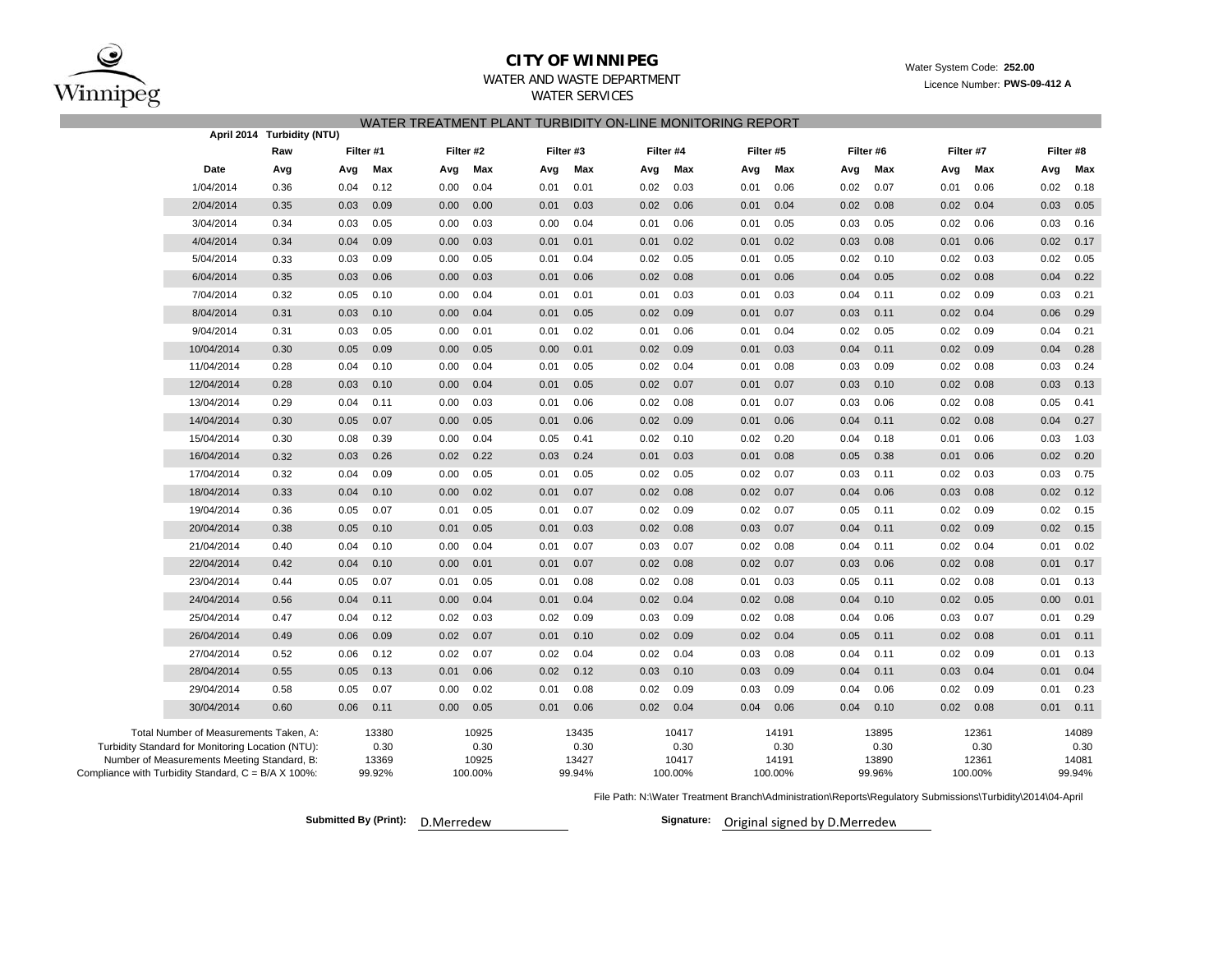

#### **CITY OF WINNIPEG** Water System Code: 252.00 WATER AND WASTE DEPARTMENT Licence Number: **PWS-09-412 A** WATER SERVICES

WATER TREATMENT PLANT UV REPORT

Report Period: **April 2014** Report Created: **Thursday, May 01, 2014**

| Water Volume [ML]<br>Date<br>Water Volume [ML]<br>Water Volume IML<br>Water Volume [ML]<br>Water Volume [ML]<br>Water Volume [ML]<br>Water Volume [ML]<br><b>Treated To</b><br>%<br>Total<br>Total<br>Untreated<br>Untreated<br>Total<br>Untreate<br>Untreated<br>Below<br>Untreated<br>To<br>Total<br>Total<br>Untreated<br>Below<br>Total<br>Below<br>Total<br>Below<br>To<br>Below<br>Below<br>To<br>Below<br>To<br>To<br>To<br>Untreated<br>To<br>Dose<br>1/04/201<br>92.98<br>67.7<br>0.00<br>0.00<br>0.00<br>0.00<br>0.00<br>0.00<br>67.76<br>70.41<br>66.82<br>204.99<br>0.00<br>0.00<br>0.00<br>0.00<br>0.00<br>0.00<br>0.00<br>70.4<br>0.00<br>66.82<br>0.00<br>0.00<br>0.00<br>204.99<br>0.00<br>0.00<br>0.0<br>93.24<br>2/04/201<br>32.63<br>0.00<br>0.00<br>0.00<br>32.63<br>0.00<br>36.08<br>0.00<br>0.00<br>69.02<br>$0.00\,$<br>0.00<br>0.00<br>0.00<br>0.00<br>0.00<br>205.00<br>205.00<br>0.00<br>0.00<br>36.08<br>0.00<br>0.00<br>69.0<br>67.27<br>67.27<br>0.00<br>0.00<br>3/04/2014<br>92.98<br>0.00<br>0.00<br>0.00<br>0.00<br>0.00<br>0.00<br>0.00<br>0.00<br>0.00<br>70.82<br>0.05<br>0.00<br>0.00<br>71.97<br>0.00<br>0.00<br>0.00<br>0.00<br>0.05<br>204.93<br>204.98<br>70.82<br>42.53<br>42.5<br>0.00<br>19.62<br>19.62<br>71.97<br>4/04/201<br>92.57<br>0.00<br>0.00<br>0.00<br>0.00<br>0.00<br>0.00<br>0.00<br>0.00<br>0.00<br>0.00<br>0.00<br>0.00<br>72.17<br>57.9<br>0.00<br>0.00<br>0.00<br>0.00<br>0.00<br>0.00<br>0.00<br>204.96<br>204.96<br>72.17<br>57.96<br>0.00<br>74.83<br>74.83<br>5/04/2014<br>91.98<br>0.00<br>0.00<br>0.00<br>0.00<br>0.00<br>0.00<br>0.00<br>0.00<br>0.00<br>0.00<br>77.67<br>77.67<br>0.00<br>0.00<br>0.00<br>9.80<br>0.00<br>78.14<br>0.00<br>0.00<br>0.00<br>208.24<br>42.63<br>42.6<br>9.80<br>78.14<br>0.00<br>208.24<br>91.09<br>6/04/201<br>0.00<br>0.00<br>0.00<br>0.00<br>0.00<br>0.00<br>$0.00\,$<br>0.00<br>0.00<br>0.00<br>0.00<br>0.00<br>0.00<br>0.00<br>75.73<br>75.73<br>0.0<br>0.00<br>0.00<br>68.00<br>68.0<br>0.00<br>71.26<br>71.2<br>0.00<br>0.00<br>215.00<br>215.00<br>7/04/2014<br>89.81<br>0.00<br>0.00<br>0.00<br>0.00<br>0.00<br>0.00<br>0.00<br>0.00<br>0.00<br>0.00<br>0.00<br>68.6<br>0.00<br>0.00<br>0.00<br>0.00<br>216.97<br>0.00<br>76.40<br>76.4<br>0.00<br>0.00<br>0.00<br>68.68<br>71.90<br>71.9<br>216.9<br>0.0<br>8/04/201<br>90.78<br>0.00<br>0.00<br>0.0(<br>0.00<br>0.00<br>0.00<br>0.00<br>0.00<br>79.01<br>0.00<br>0.00<br>0.00<br>73.61<br>0.00<br>0.00<br>0.00<br>223.02<br>223.03<br>0.00<br>0.00<br>79.0<br>0.0<br>0.00<br>0.00<br>70.40<br>70.4<br>73.6<br>0.00<br>9/04/201<br>93.87<br>0.00<br>0.00<br>0.00<br>7.32<br>0.19<br>0.00<br>0.00<br>0.0<br>0.00<br>0.00<br>0.00<br>62.97<br>62.9<br>0.00<br>68.19<br>0.19<br>7.13<br>0.00<br>199.71<br>199.90<br>0.00<br>0.00<br>61.42<br>61.42<br>0.00<br>0.00<br>68.1<br>0.0<br>94.31<br>10/04/201<br>0.00<br>0.00<br>$0.00\,$<br>0.00<br>52.4<br>0.10<br>21.15<br>0.00<br>0.05<br>21.10<br>0.00<br>0.00<br>0.00<br>0.00<br>0.00<br>82.60<br>82.6<br>0.00<br>54.80<br>0.05<br>52.43<br>0.00<br>210.93<br>211.03<br>0.00<br>0.00<br>0.00<br>54.80<br>94.44<br>0.29<br>0.00<br>11/04/2014<br>0.00<br>66.93<br>66.93<br>0.00<br>0.29<br>0.00<br>0.00<br>30.55<br>0.29<br>0.29<br>0.00<br>0.00<br>0.75<br>32.78<br>33.35<br>0.00<br>46.20<br>46.2<br>0.00<br>49.92<br>0.00<br>30.55<br>227.13<br>227.70<br>0.75<br>49.92<br>12/04/201<br>94.46<br>66.55<br>0.00<br>0.03<br>0.00<br>82.2<br>0.23<br>0.09<br>66.6<br>0.00<br>0.08<br>23.75<br>23.8<br>0.00<br>0.00<br>0.00<br>0.00<br>82.20<br>229.79<br>230.1<br>0.00<br>0.00<br>0.00<br>0.06<br>0.06<br>57.29<br>57.4<br>0.00<br>0.08<br>13/04/2014<br>94.51<br>0.00<br>0.00<br>0.00<br>82.23<br>66.99<br>0.00<br>0.00<br>0.00<br>66.99<br>82.78<br>82.7<br>82.23<br>232.00<br>232.00<br>0.00<br>0.00<br>0.00<br>0.00<br>0.00<br>0.00<br>0.00<br>0.00<br>0.00<br>0.00<br>0.00<br>0.00<br>0.00<br>0.0<br>94.87<br>14/04/201<br>68.45<br>0.00<br>0.00<br>0.00<br>0.00<br>82.4<br>0.05<br>68.4<br>0.00<br>0.00<br>0.00<br>0.0<br>82.20<br>82.2<br>0.00<br>0.00<br>0.00<br>82.34<br>0.10<br>232.95<br>233.05<br>0.00<br>0.00<br>0.00<br>0.00<br>0.00<br>0.06<br>0.00<br>15/04/201<br>95.33<br>0.00<br>72.95<br>72.95<br>0.00<br>0.00<br>0.00<br>0.00<br>0.00<br>81.0<br>0.00<br>235.4<br>0.00<br>0.00<br>0.00<br>0.00<br>0.00<br>0.00<br>0.00<br>0.00<br>0.00<br>0.00<br>81.07<br>0.00<br>235.47<br>0.0<br>0.0<br>81.46<br>81.4<br>16/04/201<br>94.66<br>42.4<br>0.00<br>0.00<br>$0.00\,$<br>0.00<br>0.17<br>42.42<br>81.2<br>0.00<br>0.00<br>0.00<br>35.77<br>35.77<br>0.00<br>0.00<br>0.00<br>0.05<br>0.05<br>39.18<br>39.2<br>0.12<br>27.11<br>27.2<br>0.00<br>81.29<br>0.05<br>225.77<br>225.99<br>17/04/2014<br>95.02<br>0.00<br>0.00<br>0.00<br>0.00<br>85.42<br>0.00<br>0.00<br>0.00<br>0.00<br>0.00<br>0.00<br>86.23<br>0.00<br>0.00<br>0.00<br>0.00<br>0.04<br>0.00<br>57.73<br>57.73<br>0.00<br>85.4<br>0.00<br>229.42<br>229.42<br>86.23<br>0.0<br>0.04<br>93.70<br>18/04/2014<br>0.00<br>0.00<br>0.00<br>0.00<br>0.00<br>0.00<br>0.00<br>$0.00\,$<br>0.00<br>0.00<br>0.05<br>0.00<br>0.00<br>84.20<br>84.20<br>0.00<br>0.00<br>0.00<br>55.54<br>55.54<br>0.05<br>81.23<br>81.28<br>0.00<br>220.97<br>221.03<br>0.00<br>0.00<br>19/04/2014<br>93.76<br>0.00<br>0.00<br>0.00<br>0.00<br>78.4<br>0.00<br>0.00<br>0.00<br>0.00<br>0.00<br>0.00<br>0.00<br>84.75<br>84.7<br>0.00<br>0.00<br>0.00<br>0.00<br>0.00<br>54.40<br>54.40<br>0.00<br>78.41<br>0.00<br>217.56<br>217.56<br>0.0<br>0.00<br>93.84<br>20/04/201<br>0.00<br>0.00<br>0.00<br>0.00<br>78.6<br>0.00<br>0.00<br>0.00<br>0.00<br>0.00<br>0.00<br>0.00<br>0.00<br>0.00<br>0.00<br>54.35<br>0.00<br>78.60<br>217.69<br>0.00<br>0.00<br>84.74<br>84.7<br>0.00<br>0.00<br>54.35<br>0.00<br>217.69<br>93.98<br>21/04/201<br>0.00<br>0.00<br>53.84<br>0.00<br>77.92<br>0.00<br>0.00<br>0.00<br>0.00<br>0.00<br>82.92<br>82.92<br>0.00<br>0.00<br>0.00<br>0.00<br>0.00<br>53.84<br>0.00<br>77.92<br>0.00<br>214.68<br>214.68<br>0.00<br>0.00<br>0.0<br>0.00<br>0.01<br>94.23<br>100.00<br>22/04/2014<br>0.00<br>0.00<br>0.00<br>0.00<br>0.00<br>0.00<br>0.00<br>0.00<br>0.00<br>0.00<br>53.64<br>0.00<br>0.00<br>78.01<br>78.0<br>0.00 <sub>1</sub><br>212.8<br>0.00<br>0.00<br>81.16<br>81.1<br>0.0<br>0.00<br>0.00<br>0.00<br>53.6<br>0.00<br>212.81<br>23/04/201<br>94.99<br>0.00<br>100.00<br>0.00<br>0.0<br>0.00<br>0.00<br>0.00<br>0.00<br>0.00<br>53.33<br>53.3<br>0.00<br>77.6<br>0.00<br>0.00<br>0.00<br>0.00<br>80.72<br>80.7<br>0.00<br>0.00<br>0.00<br>0.00<br>77.60<br>0.00<br>211.65<br>211.65<br>0.0<br>0.0<br>24/04/201<br>94.43<br>0.00<br>0.26<br>99.79<br>0.00<br>0.00<br>0.0<br>0.00<br>0.07<br>59.45<br>59.5'<br>0.00<br>0.00<br>0.13<br>10.56<br>$0.00\,$<br>0.00<br>39.80<br>39.80<br>0.07<br>0.07<br>40.36<br>40.4<br>0.07<br>150.17<br>150.49<br>0.00<br>0.00<br>0.00<br>10.6<br>95.19<br>25/04/2014<br>12.28<br>0.28<br>0.00<br>0.00<br>24.28<br>0.11<br>0.57<br>99.57<br>0.00<br>0.00<br>12.28<br>0.28<br>89.70<br>0.00<br>0.05<br>24.06<br>0.39<br>220.66<br>221.62<br>90.27<br>0.00<br>0.00<br>0.13<br>47.02<br>47.1<br>47.60<br>47.65<br>0.11<br>0.00<br>26/04/201<br>95.36<br>0.00<br>0.00<br>0.00<br>0.00<br>0.00<br>0.00<br>0.00<br>69.00<br>69.0<br>0.00<br>100.00<br>0.00<br>0.00<br>0.00<br>0.00<br>0.00<br>92.48<br>92.48<br>0.00<br>0.00<br>58.25<br>58.2<br>0.00<br>0.00<br>0.00<br>219.73<br>219.73<br>0.00<br>0.00<br>27/04/2014<br>95.45<br>0.00<br>0.00<br>0.00<br>0.00<br>100.00<br>0.00<br>0.00<br>0.00<br>0.00<br>0.00<br>92.69<br>92.69<br>0.00<br>0.00<br>0.00<br>0.00<br>58.05<br>58.0<br>0.00<br>0.00<br>0.00<br>71.19<br>0.00<br>221.94<br>221.94<br>0.00<br>0.00<br>0.00<br>71.19<br>28/04/201<br>95.61<br>60.8<br>0.00<br>0.00<br>0.00<br>100.00<br>60.84<br>0.00<br>23.64<br>23.64<br>0.00<br>0.00<br>0.00<br>0.00<br>0.00<br>81.82<br>81.82<br>217.85<br>0.00<br>0.00<br>0.00<br>0.00<br>0.00<br>0.00<br>51.56<br>51.5<br>0.00<br>0.00<br>0.00<br>217.85<br>29/04/2014<br>96.34<br>82.33<br>100.00<br>82.33<br>0.00<br>0.00<br>0.00<br>42.1<br>0.00<br>40.0<br>0.00<br>0.00<br>0.00<br>0.00<br>0.00<br>0.00<br>0.00<br>0.00<br>0.00<br>0.0<br>0.00<br>0.00<br>51.53<br>51.5<br>0.00<br>42.1<br>0.00<br>40.00<br>215.97<br>215.9<br>30/04/2014<br>96.52<br>82.35<br>0.00<br>0.00<br>0.00<br>0.00<br>0.00<br>100.00<br>0.00<br>82.35<br>0.00<br>0.00<br>0.00<br>0.00<br>0.00<br>0.00<br>0.00<br>0.00<br>216.01<br>216.0<br>0.00<br>0.00<br>0.00<br>0.00<br>0.00<br>51.72<br>51.7<br>81.94<br>0.00<br>81.94<br>0.17 1370.10 | Transmittance |      | <b>UVR-D100A</b> |        |        |      | <b>UVR-D200A</b> |         |         |      | <b>UVR-D300A</b> |        |        |      | <b>UVR-D400A</b> |         |         |      | <b>UVR-D500A</b> |         |      | UVR-D600A |         |         |      | Total |         |         | % Volume |
|-----------------------------------------------------------------------------------------------------------------------------------------------------------------------------------------------------------------------------------------------------------------------------------------------------------------------------------------------------------------------------------------------------------------------------------------------------------------------------------------------------------------------------------------------------------------------------------------------------------------------------------------------------------------------------------------------------------------------------------------------------------------------------------------------------------------------------------------------------------------------------------------------------------------------------------------------------------------------------------------------------------------------------------------------------------------------------------------------------------------------------------------------------------------------------------------------------------------------------------------------------------------------------------------------------------------------------------------------------------------------------------------------------------------------------------------------------------------------------------------------------------------------------------------------------------------------------------------------------------------------------------------------------------------------------------------------------------------------------------------------------------------------------------------------------------------------------------------------------------------------------------------------------------------------------------------------------------------------------------------------------------------------------------------------------------------------------------------------------------------------------------------------------------------------------------------------------------------------------------------------------------------------------------------------------------------------------------------------------------------------------------------------------------------------------------------------------------------------------------------------------------------------------------------------------------------------------------------------------------------------------------------------------------------------------------------------------------------------------------------------------------------------------------------------------------------------------------------------------------------------------------------------------------------------------------------------------------------------------------------------------------------------------------------------------------------------------------------------------------------------------------------------------------------------------------------------------------------------------------------------------------------------------------------------------------------------------------------------------------------------------------------------------------------------------------------------------------------------------------------------------------------------------------------------------------------------------------------------------------------------------------------------------------------------------------------------------------------------------------------------------------------------------------------------------------------------------------------------------------------------------------------------------------------------------------------------------------------------------------------------------------------------------------------------------------------------------------------------------------------------------------------------------------------------------------------------------------------------------------------------------------------------------------------------------------------------------------------------------------------------------------------------------------------------------------------------------------------------------------------------------------------------------------------------------------------------------------------------------------------------------------------------------------------------------------------------------------------------------------------------------------------------------------------------------------------------------------------------------------------------------------------------------------------------------------------------------------------------------------------------------------------------------------------------------------------------------------------------------------------------------------------------------------------------------------------------------------------------------------------------------------------------------------------------------------------------------------------------------------------------------------------------------------------------------------------------------------------------------------------------------------------------------------------------------------------------------------------------------------------------------------------------------------------------------------------------------------------------------------------------------------------------------------------------------------------------------------------------------------------------------------------------------------------------------------------------------------------------------------------------------------------------------------------------------------------------------------------------------------------------------------------------------------------------------------------------------------------------------------------------------------------------------------------------------------------------------------------------------------------------------------------------------------------------------------------------------------------------------------------------------------------------------------------------------------------------------------------------------------------------------------------------------------------------------------------------------------------------------------------------------------------------------------------------------------------------------------------------------------------------------------------------------------------------------------------------------------------------------------------------------------------------------------------------------------------------------------------------------------------------------------------------------------------------------------------------------------------------------------------------------------------------------------------------------------------------------------------------------------------------------------------------------------------------------------------------------------------------------------------------------------------------------------------------------------------------------------------------------------------------------------------------------------------------------------------------------------------------------------------------------------------------------------------------------------------------------------------------------------------------------------------------------------------------------------------------------------------------------------------------------------------------------------------------------------------------------------------------------------------------------------------------------------------------------------------------------------------------------------------------------------------------------------------------------------------------------------------------------------------------------------------------------------------------------------------------------------------------------------------------------------------------------------------------------|---------------|------|------------------|--------|--------|------|------------------|---------|---------|------|------------------|--------|--------|------|------------------|---------|---------|------|------------------|---------|------|-----------|---------|---------|------|-------|---------|---------|----------|
|                                                                                                                                                                                                                                                                                                                                                                                                                                                                                                                                                                                                                                                                                                                                                                                                                                                                                                                                                                                                                                                                                                                                                                                                                                                                                                                                                                                                                                                                                                                                                                                                                                                                                                                                                                                                                                                                                                                                                                                                                                                                                                                                                                                                                                                                                                                                                                                                                                                                                                                                                                                                                                                                                                                                                                                                                                                                                                                                                                                                                                                                                                                                                                                                                                                                                                                                                                                                                                                                                                                                                                                                                                                                                                                                                                                                                                                                                                                                                                                                                                                                                                                                                                                                                                                                                                                                                                                                                                                                                                                                                                                                                                                                                                                                                                                                                                                                                                                                                                                                                                                                                                                                                                                                                                                                                                                                                                                                                                                                                                                                                                                                                                                                                                                                                                                                                                                                                                                                                                                                                                                                                                                                                                                                                                                                                                                                                                                                                                                                                                                                                                                                                                                                                                                                                                                                                                                                                                                                                                                                                                                                                                                                                                                                                                                                                                                                                                                                                                                                                                                                                                                                                                                                                                                                                                                                                                                                                                                                                                                                                                                                                                                                                                                                                                                                                                                                                                                                                                                                                                                                                     |               |      |                  |        |        |      |                  |         |         |      |                  |        |        |      |                  |         |         |      |                  |         |      |           |         |         |      |       |         |         |          |
|                                                                                                                                                                                                                                                                                                                                                                                                                                                                                                                                                                                                                                                                                                                                                                                                                                                                                                                                                                                                                                                                                                                                                                                                                                                                                                                                                                                                                                                                                                                                                                                                                                                                                                                                                                                                                                                                                                                                                                                                                                                                                                                                                                                                                                                                                                                                                                                                                                                                                                                                                                                                                                                                                                                                                                                                                                                                                                                                                                                                                                                                                                                                                                                                                                                                                                                                                                                                                                                                                                                                                                                                                                                                                                                                                                                                                                                                                                                                                                                                                                                                                                                                                                                                                                                                                                                                                                                                                                                                                                                                                                                                                                                                                                                                                                                                                                                                                                                                                                                                                                                                                                                                                                                                                                                                                                                                                                                                                                                                                                                                                                                                                                                                                                                                                                                                                                                                                                                                                                                                                                                                                                                                                                                                                                                                                                                                                                                                                                                                                                                                                                                                                                                                                                                                                                                                                                                                                                                                                                                                                                                                                                                                                                                                                                                                                                                                                                                                                                                                                                                                                                                                                                                                                                                                                                                                                                                                                                                                                                                                                                                                                                                                                                                                                                                                                                                                                                                                                                                                                                                                                     |               |      |                  |        |        |      |                  |         |         |      |                  |        |        |      |                  |         |         |      |                  |         |      |           |         |         |      |       |         |         |          |
|                                                                                                                                                                                                                                                                                                                                                                                                                                                                                                                                                                                                                                                                                                                                                                                                                                                                                                                                                                                                                                                                                                                                                                                                                                                                                                                                                                                                                                                                                                                                                                                                                                                                                                                                                                                                                                                                                                                                                                                                                                                                                                                                                                                                                                                                                                                                                                                                                                                                                                                                                                                                                                                                                                                                                                                                                                                                                                                                                                                                                                                                                                                                                                                                                                                                                                                                                                                                                                                                                                                                                                                                                                                                                                                                                                                                                                                                                                                                                                                                                                                                                                                                                                                                                                                                                                                                                                                                                                                                                                                                                                                                                                                                                                                                                                                                                                                                                                                                                                                                                                                                                                                                                                                                                                                                                                                                                                                                                                                                                                                                                                                                                                                                                                                                                                                                                                                                                                                                                                                                                                                                                                                                                                                                                                                                                                                                                                                                                                                                                                                                                                                                                                                                                                                                                                                                                                                                                                                                                                                                                                                                                                                                                                                                                                                                                                                                                                                                                                                                                                                                                                                                                                                                                                                                                                                                                                                                                                                                                                                                                                                                                                                                                                                                                                                                                                                                                                                                                                                                                                                                                     |               |      |                  |        |        |      |                  |         |         |      |                  |        |        |      |                  |         |         |      |                  |         |      |           |         |         |      |       |         |         | 100.00   |
|                                                                                                                                                                                                                                                                                                                                                                                                                                                                                                                                                                                                                                                                                                                                                                                                                                                                                                                                                                                                                                                                                                                                                                                                                                                                                                                                                                                                                                                                                                                                                                                                                                                                                                                                                                                                                                                                                                                                                                                                                                                                                                                                                                                                                                                                                                                                                                                                                                                                                                                                                                                                                                                                                                                                                                                                                                                                                                                                                                                                                                                                                                                                                                                                                                                                                                                                                                                                                                                                                                                                                                                                                                                                                                                                                                                                                                                                                                                                                                                                                                                                                                                                                                                                                                                                                                                                                                                                                                                                                                                                                                                                                                                                                                                                                                                                                                                                                                                                                                                                                                                                                                                                                                                                                                                                                                                                                                                                                                                                                                                                                                                                                                                                                                                                                                                                                                                                                                                                                                                                                                                                                                                                                                                                                                                                                                                                                                                                                                                                                                                                                                                                                                                                                                                                                                                                                                                                                                                                                                                                                                                                                                                                                                                                                                                                                                                                                                                                                                                                                                                                                                                                                                                                                                                                                                                                                                                                                                                                                                                                                                                                                                                                                                                                                                                                                                                                                                                                                                                                                                                                                     |               |      |                  |        |        |      |                  |         |         |      |                  |        |        |      |                  |         |         |      |                  |         |      |           |         |         |      |       |         |         | 100.00   |
|                                                                                                                                                                                                                                                                                                                                                                                                                                                                                                                                                                                                                                                                                                                                                                                                                                                                                                                                                                                                                                                                                                                                                                                                                                                                                                                                                                                                                                                                                                                                                                                                                                                                                                                                                                                                                                                                                                                                                                                                                                                                                                                                                                                                                                                                                                                                                                                                                                                                                                                                                                                                                                                                                                                                                                                                                                                                                                                                                                                                                                                                                                                                                                                                                                                                                                                                                                                                                                                                                                                                                                                                                                                                                                                                                                                                                                                                                                                                                                                                                                                                                                                                                                                                                                                                                                                                                                                                                                                                                                                                                                                                                                                                                                                                                                                                                                                                                                                                                                                                                                                                                                                                                                                                                                                                                                                                                                                                                                                                                                                                                                                                                                                                                                                                                                                                                                                                                                                                                                                                                                                                                                                                                                                                                                                                                                                                                                                                                                                                                                                                                                                                                                                                                                                                                                                                                                                                                                                                                                                                                                                                                                                                                                                                                                                                                                                                                                                                                                                                                                                                                                                                                                                                                                                                                                                                                                                                                                                                                                                                                                                                                                                                                                                                                                                                                                                                                                                                                                                                                                                                                     |               |      |                  |        |        |      |                  |         |         |      |                  |        |        |      |                  |         |         |      |                  |         |      |           |         |         |      |       |         |         | 99.98    |
|                                                                                                                                                                                                                                                                                                                                                                                                                                                                                                                                                                                                                                                                                                                                                                                                                                                                                                                                                                                                                                                                                                                                                                                                                                                                                                                                                                                                                                                                                                                                                                                                                                                                                                                                                                                                                                                                                                                                                                                                                                                                                                                                                                                                                                                                                                                                                                                                                                                                                                                                                                                                                                                                                                                                                                                                                                                                                                                                                                                                                                                                                                                                                                                                                                                                                                                                                                                                                                                                                                                                                                                                                                                                                                                                                                                                                                                                                                                                                                                                                                                                                                                                                                                                                                                                                                                                                                                                                                                                                                                                                                                                                                                                                                                                                                                                                                                                                                                                                                                                                                                                                                                                                                                                                                                                                                                                                                                                                                                                                                                                                                                                                                                                                                                                                                                                                                                                                                                                                                                                                                                                                                                                                                                                                                                                                                                                                                                                                                                                                                                                                                                                                                                                                                                                                                                                                                                                                                                                                                                                                                                                                                                                                                                                                                                                                                                                                                                                                                                                                                                                                                                                                                                                                                                                                                                                                                                                                                                                                                                                                                                                                                                                                                                                                                                                                                                                                                                                                                                                                                                                                     |               |      |                  |        |        |      |                  |         |         |      |                  |        |        |      |                  |         |         |      |                  |         |      |           |         |         |      |       |         |         | 100.00   |
|                                                                                                                                                                                                                                                                                                                                                                                                                                                                                                                                                                                                                                                                                                                                                                                                                                                                                                                                                                                                                                                                                                                                                                                                                                                                                                                                                                                                                                                                                                                                                                                                                                                                                                                                                                                                                                                                                                                                                                                                                                                                                                                                                                                                                                                                                                                                                                                                                                                                                                                                                                                                                                                                                                                                                                                                                                                                                                                                                                                                                                                                                                                                                                                                                                                                                                                                                                                                                                                                                                                                                                                                                                                                                                                                                                                                                                                                                                                                                                                                                                                                                                                                                                                                                                                                                                                                                                                                                                                                                                                                                                                                                                                                                                                                                                                                                                                                                                                                                                                                                                                                                                                                                                                                                                                                                                                                                                                                                                                                                                                                                                                                                                                                                                                                                                                                                                                                                                                                                                                                                                                                                                                                                                                                                                                                                                                                                                                                                                                                                                                                                                                                                                                                                                                                                                                                                                                                                                                                                                                                                                                                                                                                                                                                                                                                                                                                                                                                                                                                                                                                                                                                                                                                                                                                                                                                                                                                                                                                                                                                                                                                                                                                                                                                                                                                                                                                                                                                                                                                                                                                                     |               |      |                  |        |        |      |                  |         |         |      |                  |        |        |      |                  |         |         |      |                  |         |      |           |         |         |      |       |         |         | 100.00   |
|                                                                                                                                                                                                                                                                                                                                                                                                                                                                                                                                                                                                                                                                                                                                                                                                                                                                                                                                                                                                                                                                                                                                                                                                                                                                                                                                                                                                                                                                                                                                                                                                                                                                                                                                                                                                                                                                                                                                                                                                                                                                                                                                                                                                                                                                                                                                                                                                                                                                                                                                                                                                                                                                                                                                                                                                                                                                                                                                                                                                                                                                                                                                                                                                                                                                                                                                                                                                                                                                                                                                                                                                                                                                                                                                                                                                                                                                                                                                                                                                                                                                                                                                                                                                                                                                                                                                                                                                                                                                                                                                                                                                                                                                                                                                                                                                                                                                                                                                                                                                                                                                                                                                                                                                                                                                                                                                                                                                                                                                                                                                                                                                                                                                                                                                                                                                                                                                                                                                                                                                                                                                                                                                                                                                                                                                                                                                                                                                                                                                                                                                                                                                                                                                                                                                                                                                                                                                                                                                                                                                                                                                                                                                                                                                                                                                                                                                                                                                                                                                                                                                                                                                                                                                                                                                                                                                                                                                                                                                                                                                                                                                                                                                                                                                                                                                                                                                                                                                                                                                                                                                                     |               |      |                  |        |        |      |                  |         |         |      |                  |        |        |      |                  |         |         |      |                  |         |      |           |         |         |      |       |         |         | 100.00   |
|                                                                                                                                                                                                                                                                                                                                                                                                                                                                                                                                                                                                                                                                                                                                                                                                                                                                                                                                                                                                                                                                                                                                                                                                                                                                                                                                                                                                                                                                                                                                                                                                                                                                                                                                                                                                                                                                                                                                                                                                                                                                                                                                                                                                                                                                                                                                                                                                                                                                                                                                                                                                                                                                                                                                                                                                                                                                                                                                                                                                                                                                                                                                                                                                                                                                                                                                                                                                                                                                                                                                                                                                                                                                                                                                                                                                                                                                                                                                                                                                                                                                                                                                                                                                                                                                                                                                                                                                                                                                                                                                                                                                                                                                                                                                                                                                                                                                                                                                                                                                                                                                                                                                                                                                                                                                                                                                                                                                                                                                                                                                                                                                                                                                                                                                                                                                                                                                                                                                                                                                                                                                                                                                                                                                                                                                                                                                                                                                                                                                                                                                                                                                                                                                                                                                                                                                                                                                                                                                                                                                                                                                                                                                                                                                                                                                                                                                                                                                                                                                                                                                                                                                                                                                                                                                                                                                                                                                                                                                                                                                                                                                                                                                                                                                                                                                                                                                                                                                                                                                                                                                                     |               |      |                  |        |        |      |                  |         |         |      |                  |        |        |      |                  |         |         |      |                  |         |      |           |         |         |      |       |         |         | 100.00   |
|                                                                                                                                                                                                                                                                                                                                                                                                                                                                                                                                                                                                                                                                                                                                                                                                                                                                                                                                                                                                                                                                                                                                                                                                                                                                                                                                                                                                                                                                                                                                                                                                                                                                                                                                                                                                                                                                                                                                                                                                                                                                                                                                                                                                                                                                                                                                                                                                                                                                                                                                                                                                                                                                                                                                                                                                                                                                                                                                                                                                                                                                                                                                                                                                                                                                                                                                                                                                                                                                                                                                                                                                                                                                                                                                                                                                                                                                                                                                                                                                                                                                                                                                                                                                                                                                                                                                                                                                                                                                                                                                                                                                                                                                                                                                                                                                                                                                                                                                                                                                                                                                                                                                                                                                                                                                                                                                                                                                                                                                                                                                                                                                                                                                                                                                                                                                                                                                                                                                                                                                                                                                                                                                                                                                                                                                                                                                                                                                                                                                                                                                                                                                                                                                                                                                                                                                                                                                                                                                                                                                                                                                                                                                                                                                                                                                                                                                                                                                                                                                                                                                                                                                                                                                                                                                                                                                                                                                                                                                                                                                                                                                                                                                                                                                                                                                                                                                                                                                                                                                                                                                                     |               |      |                  |        |        |      |                  |         |         |      |                  |        |        |      |                  |         |         |      |                  |         |      |           |         |         |      |       |         |         | 100.00   |
|                                                                                                                                                                                                                                                                                                                                                                                                                                                                                                                                                                                                                                                                                                                                                                                                                                                                                                                                                                                                                                                                                                                                                                                                                                                                                                                                                                                                                                                                                                                                                                                                                                                                                                                                                                                                                                                                                                                                                                                                                                                                                                                                                                                                                                                                                                                                                                                                                                                                                                                                                                                                                                                                                                                                                                                                                                                                                                                                                                                                                                                                                                                                                                                                                                                                                                                                                                                                                                                                                                                                                                                                                                                                                                                                                                                                                                                                                                                                                                                                                                                                                                                                                                                                                                                                                                                                                                                                                                                                                                                                                                                                                                                                                                                                                                                                                                                                                                                                                                                                                                                                                                                                                                                                                                                                                                                                                                                                                                                                                                                                                                                                                                                                                                                                                                                                                                                                                                                                                                                                                                                                                                                                                                                                                                                                                                                                                                                                                                                                                                                                                                                                                                                                                                                                                                                                                                                                                                                                                                                                                                                                                                                                                                                                                                                                                                                                                                                                                                                                                                                                                                                                                                                                                                                                                                                                                                                                                                                                                                                                                                                                                                                                                                                                                                                                                                                                                                                                                                                                                                                                                     |               |      |                  |        |        |      |                  |         |         |      |                  |        |        |      |                  |         |         |      |                  |         |      |           |         |         |      |       |         |         | 99.91    |
|                                                                                                                                                                                                                                                                                                                                                                                                                                                                                                                                                                                                                                                                                                                                                                                                                                                                                                                                                                                                                                                                                                                                                                                                                                                                                                                                                                                                                                                                                                                                                                                                                                                                                                                                                                                                                                                                                                                                                                                                                                                                                                                                                                                                                                                                                                                                                                                                                                                                                                                                                                                                                                                                                                                                                                                                                                                                                                                                                                                                                                                                                                                                                                                                                                                                                                                                                                                                                                                                                                                                                                                                                                                                                                                                                                                                                                                                                                                                                                                                                                                                                                                                                                                                                                                                                                                                                                                                                                                                                                                                                                                                                                                                                                                                                                                                                                                                                                                                                                                                                                                                                                                                                                                                                                                                                                                                                                                                                                                                                                                                                                                                                                                                                                                                                                                                                                                                                                                                                                                                                                                                                                                                                                                                                                                                                                                                                                                                                                                                                                                                                                                                                                                                                                                                                                                                                                                                                                                                                                                                                                                                                                                                                                                                                                                                                                                                                                                                                                                                                                                                                                                                                                                                                                                                                                                                                                                                                                                                                                                                                                                                                                                                                                                                                                                                                                                                                                                                                                                                                                                                                     |               |      |                  |        |        |      |                  |         |         |      |                  |        |        |      |                  |         |         |      |                  |         |      |           |         |         |      |       |         |         | 99.95    |
|                                                                                                                                                                                                                                                                                                                                                                                                                                                                                                                                                                                                                                                                                                                                                                                                                                                                                                                                                                                                                                                                                                                                                                                                                                                                                                                                                                                                                                                                                                                                                                                                                                                                                                                                                                                                                                                                                                                                                                                                                                                                                                                                                                                                                                                                                                                                                                                                                                                                                                                                                                                                                                                                                                                                                                                                                                                                                                                                                                                                                                                                                                                                                                                                                                                                                                                                                                                                                                                                                                                                                                                                                                                                                                                                                                                                                                                                                                                                                                                                                                                                                                                                                                                                                                                                                                                                                                                                                                                                                                                                                                                                                                                                                                                                                                                                                                                                                                                                                                                                                                                                                                                                                                                                                                                                                                                                                                                                                                                                                                                                                                                                                                                                                                                                                                                                                                                                                                                                                                                                                                                                                                                                                                                                                                                                                                                                                                                                                                                                                                                                                                                                                                                                                                                                                                                                                                                                                                                                                                                                                                                                                                                                                                                                                                                                                                                                                                                                                                                                                                                                                                                                                                                                                                                                                                                                                                                                                                                                                                                                                                                                                                                                                                                                                                                                                                                                                                                                                                                                                                                                                     |               |      |                  |        |        |      |                  |         |         |      |                  |        |        |      |                  |         |         |      |                  |         |      |           |         |         |      |       |         |         | 99.75    |
|                                                                                                                                                                                                                                                                                                                                                                                                                                                                                                                                                                                                                                                                                                                                                                                                                                                                                                                                                                                                                                                                                                                                                                                                                                                                                                                                                                                                                                                                                                                                                                                                                                                                                                                                                                                                                                                                                                                                                                                                                                                                                                                                                                                                                                                                                                                                                                                                                                                                                                                                                                                                                                                                                                                                                                                                                                                                                                                                                                                                                                                                                                                                                                                                                                                                                                                                                                                                                                                                                                                                                                                                                                                                                                                                                                                                                                                                                                                                                                                                                                                                                                                                                                                                                                                                                                                                                                                                                                                                                                                                                                                                                                                                                                                                                                                                                                                                                                                                                                                                                                                                                                                                                                                                                                                                                                                                                                                                                                                                                                                                                                                                                                                                                                                                                                                                                                                                                                                                                                                                                                                                                                                                                                                                                                                                                                                                                                                                                                                                                                                                                                                                                                                                                                                                                                                                                                                                                                                                                                                                                                                                                                                                                                                                                                                                                                                                                                                                                                                                                                                                                                                                                                                                                                                                                                                                                                                                                                                                                                                                                                                                                                                                                                                                                                                                                                                                                                                                                                                                                                                                                     |               |      |                  |        |        |      |                  |         |         |      |                  |        |        |      |                  |         |         |      |                  |         |      |           |         |         |      |       |         |         | 99.86    |
|                                                                                                                                                                                                                                                                                                                                                                                                                                                                                                                                                                                                                                                                                                                                                                                                                                                                                                                                                                                                                                                                                                                                                                                                                                                                                                                                                                                                                                                                                                                                                                                                                                                                                                                                                                                                                                                                                                                                                                                                                                                                                                                                                                                                                                                                                                                                                                                                                                                                                                                                                                                                                                                                                                                                                                                                                                                                                                                                                                                                                                                                                                                                                                                                                                                                                                                                                                                                                                                                                                                                                                                                                                                                                                                                                                                                                                                                                                                                                                                                                                                                                                                                                                                                                                                                                                                                                                                                                                                                                                                                                                                                                                                                                                                                                                                                                                                                                                                                                                                                                                                                                                                                                                                                                                                                                                                                                                                                                                                                                                                                                                                                                                                                                                                                                                                                                                                                                                                                                                                                                                                                                                                                                                                                                                                                                                                                                                                                                                                                                                                                                                                                                                                                                                                                                                                                                                                                                                                                                                                                                                                                                                                                                                                                                                                                                                                                                                                                                                                                                                                                                                                                                                                                                                                                                                                                                                                                                                                                                                                                                                                                                                                                                                                                                                                                                                                                                                                                                                                                                                                                                     |               |      |                  |        |        |      |                  |         |         |      |                  |        |        |      |                  |         |         |      |                  |         |      |           |         |         |      |       |         |         | 100.00   |
|                                                                                                                                                                                                                                                                                                                                                                                                                                                                                                                                                                                                                                                                                                                                                                                                                                                                                                                                                                                                                                                                                                                                                                                                                                                                                                                                                                                                                                                                                                                                                                                                                                                                                                                                                                                                                                                                                                                                                                                                                                                                                                                                                                                                                                                                                                                                                                                                                                                                                                                                                                                                                                                                                                                                                                                                                                                                                                                                                                                                                                                                                                                                                                                                                                                                                                                                                                                                                                                                                                                                                                                                                                                                                                                                                                                                                                                                                                                                                                                                                                                                                                                                                                                                                                                                                                                                                                                                                                                                                                                                                                                                                                                                                                                                                                                                                                                                                                                                                                                                                                                                                                                                                                                                                                                                                                                                                                                                                                                                                                                                                                                                                                                                                                                                                                                                                                                                                                                                                                                                                                                                                                                                                                                                                                                                                                                                                                                                                                                                                                                                                                                                                                                                                                                                                                                                                                                                                                                                                                                                                                                                                                                                                                                                                                                                                                                                                                                                                                                                                                                                                                                                                                                                                                                                                                                                                                                                                                                                                                                                                                                                                                                                                                                                                                                                                                                                                                                                                                                                                                                                                     |               |      |                  |        |        |      |                  |         |         |      |                  |        |        |      |                  |         |         |      |                  |         |      |           |         |         |      |       |         |         | 99.96    |
|                                                                                                                                                                                                                                                                                                                                                                                                                                                                                                                                                                                                                                                                                                                                                                                                                                                                                                                                                                                                                                                                                                                                                                                                                                                                                                                                                                                                                                                                                                                                                                                                                                                                                                                                                                                                                                                                                                                                                                                                                                                                                                                                                                                                                                                                                                                                                                                                                                                                                                                                                                                                                                                                                                                                                                                                                                                                                                                                                                                                                                                                                                                                                                                                                                                                                                                                                                                                                                                                                                                                                                                                                                                                                                                                                                                                                                                                                                                                                                                                                                                                                                                                                                                                                                                                                                                                                                                                                                                                                                                                                                                                                                                                                                                                                                                                                                                                                                                                                                                                                                                                                                                                                                                                                                                                                                                                                                                                                                                                                                                                                                                                                                                                                                                                                                                                                                                                                                                                                                                                                                                                                                                                                                                                                                                                                                                                                                                                                                                                                                                                                                                                                                                                                                                                                                                                                                                                                                                                                                                                                                                                                                                                                                                                                                                                                                                                                                                                                                                                                                                                                                                                                                                                                                                                                                                                                                                                                                                                                                                                                                                                                                                                                                                                                                                                                                                                                                                                                                                                                                                                                     |               |      |                  |        |        |      |                  |         |         |      |                  |        |        |      |                  |         |         |      |                  |         |      |           |         |         |      |       |         |         | 100.00   |
|                                                                                                                                                                                                                                                                                                                                                                                                                                                                                                                                                                                                                                                                                                                                                                                                                                                                                                                                                                                                                                                                                                                                                                                                                                                                                                                                                                                                                                                                                                                                                                                                                                                                                                                                                                                                                                                                                                                                                                                                                                                                                                                                                                                                                                                                                                                                                                                                                                                                                                                                                                                                                                                                                                                                                                                                                                                                                                                                                                                                                                                                                                                                                                                                                                                                                                                                                                                                                                                                                                                                                                                                                                                                                                                                                                                                                                                                                                                                                                                                                                                                                                                                                                                                                                                                                                                                                                                                                                                                                                                                                                                                                                                                                                                                                                                                                                                                                                                                                                                                                                                                                                                                                                                                                                                                                                                                                                                                                                                                                                                                                                                                                                                                                                                                                                                                                                                                                                                                                                                                                                                                                                                                                                                                                                                                                                                                                                                                                                                                                                                                                                                                                                                                                                                                                                                                                                                                                                                                                                                                                                                                                                                                                                                                                                                                                                                                                                                                                                                                                                                                                                                                                                                                                                                                                                                                                                                                                                                                                                                                                                                                                                                                                                                                                                                                                                                                                                                                                                                                                                                                                     |               |      |                  |        |        |      |                  |         |         |      |                  |        |        |      |                  |         |         |      |                  |         |      |           |         |         |      |       |         |         | 99.90    |
|                                                                                                                                                                                                                                                                                                                                                                                                                                                                                                                                                                                                                                                                                                                                                                                                                                                                                                                                                                                                                                                                                                                                                                                                                                                                                                                                                                                                                                                                                                                                                                                                                                                                                                                                                                                                                                                                                                                                                                                                                                                                                                                                                                                                                                                                                                                                                                                                                                                                                                                                                                                                                                                                                                                                                                                                                                                                                                                                                                                                                                                                                                                                                                                                                                                                                                                                                                                                                                                                                                                                                                                                                                                                                                                                                                                                                                                                                                                                                                                                                                                                                                                                                                                                                                                                                                                                                                                                                                                                                                                                                                                                                                                                                                                                                                                                                                                                                                                                                                                                                                                                                                                                                                                                                                                                                                                                                                                                                                                                                                                                                                                                                                                                                                                                                                                                                                                                                                                                                                                                                                                                                                                                                                                                                                                                                                                                                                                                                                                                                                                                                                                                                                                                                                                                                                                                                                                                                                                                                                                                                                                                                                                                                                                                                                                                                                                                                                                                                                                                                                                                                                                                                                                                                                                                                                                                                                                                                                                                                                                                                                                                                                                                                                                                                                                                                                                                                                                                                                                                                                                                                     |               |      |                  |        |        |      |                  |         |         |      |                  |        |        |      |                  |         |         |      |                  |         |      |           |         |         |      |       |         |         | 100.00   |
|                                                                                                                                                                                                                                                                                                                                                                                                                                                                                                                                                                                                                                                                                                                                                                                                                                                                                                                                                                                                                                                                                                                                                                                                                                                                                                                                                                                                                                                                                                                                                                                                                                                                                                                                                                                                                                                                                                                                                                                                                                                                                                                                                                                                                                                                                                                                                                                                                                                                                                                                                                                                                                                                                                                                                                                                                                                                                                                                                                                                                                                                                                                                                                                                                                                                                                                                                                                                                                                                                                                                                                                                                                                                                                                                                                                                                                                                                                                                                                                                                                                                                                                                                                                                                                                                                                                                                                                                                                                                                                                                                                                                                                                                                                                                                                                                                                                                                                                                                                                                                                                                                                                                                                                                                                                                                                                                                                                                                                                                                                                                                                                                                                                                                                                                                                                                                                                                                                                                                                                                                                                                                                                                                                                                                                                                                                                                                                                                                                                                                                                                                                                                                                                                                                                                                                                                                                                                                                                                                                                                                                                                                                                                                                                                                                                                                                                                                                                                                                                                                                                                                                                                                                                                                                                                                                                                                                                                                                                                                                                                                                                                                                                                                                                                                                                                                                                                                                                                                                                                                                                                                     |               |      |                  |        |        |      |                  |         |         |      |                  |        |        |      |                  |         |         |      |                  |         |      |           |         |         |      |       |         |         | 99.98    |
|                                                                                                                                                                                                                                                                                                                                                                                                                                                                                                                                                                                                                                                                                                                                                                                                                                                                                                                                                                                                                                                                                                                                                                                                                                                                                                                                                                                                                                                                                                                                                                                                                                                                                                                                                                                                                                                                                                                                                                                                                                                                                                                                                                                                                                                                                                                                                                                                                                                                                                                                                                                                                                                                                                                                                                                                                                                                                                                                                                                                                                                                                                                                                                                                                                                                                                                                                                                                                                                                                                                                                                                                                                                                                                                                                                                                                                                                                                                                                                                                                                                                                                                                                                                                                                                                                                                                                                                                                                                                                                                                                                                                                                                                                                                                                                                                                                                                                                                                                                                                                                                                                                                                                                                                                                                                                                                                                                                                                                                                                                                                                                                                                                                                                                                                                                                                                                                                                                                                                                                                                                                                                                                                                                                                                                                                                                                                                                                                                                                                                                                                                                                                                                                                                                                                                                                                                                                                                                                                                                                                                                                                                                                                                                                                                                                                                                                                                                                                                                                                                                                                                                                                                                                                                                                                                                                                                                                                                                                                                                                                                                                                                                                                                                                                                                                                                                                                                                                                                                                                                                                                                     |               |      |                  |        |        |      |                  |         |         |      |                  |        |        |      |                  |         |         |      |                  |         |      |           |         |         |      |       |         |         | 100.00   |
|                                                                                                                                                                                                                                                                                                                                                                                                                                                                                                                                                                                                                                                                                                                                                                                                                                                                                                                                                                                                                                                                                                                                                                                                                                                                                                                                                                                                                                                                                                                                                                                                                                                                                                                                                                                                                                                                                                                                                                                                                                                                                                                                                                                                                                                                                                                                                                                                                                                                                                                                                                                                                                                                                                                                                                                                                                                                                                                                                                                                                                                                                                                                                                                                                                                                                                                                                                                                                                                                                                                                                                                                                                                                                                                                                                                                                                                                                                                                                                                                                                                                                                                                                                                                                                                                                                                                                                                                                                                                                                                                                                                                                                                                                                                                                                                                                                                                                                                                                                                                                                                                                                                                                                                                                                                                                                                                                                                                                                                                                                                                                                                                                                                                                                                                                                                                                                                                                                                                                                                                                                                                                                                                                                                                                                                                                                                                                                                                                                                                                                                                                                                                                                                                                                                                                                                                                                                                                                                                                                                                                                                                                                                                                                                                                                                                                                                                                                                                                                                                                                                                                                                                                                                                                                                                                                                                                                                                                                                                                                                                                                                                                                                                                                                                                                                                                                                                                                                                                                                                                                                                                     |               |      |                  |        |        |      |                  |         |         |      |                  |        |        |      |                  |         |         |      |                  |         |      |           |         |         |      |       |         |         | 100.00   |
|                                                                                                                                                                                                                                                                                                                                                                                                                                                                                                                                                                                                                                                                                                                                                                                                                                                                                                                                                                                                                                                                                                                                                                                                                                                                                                                                                                                                                                                                                                                                                                                                                                                                                                                                                                                                                                                                                                                                                                                                                                                                                                                                                                                                                                                                                                                                                                                                                                                                                                                                                                                                                                                                                                                                                                                                                                                                                                                                                                                                                                                                                                                                                                                                                                                                                                                                                                                                                                                                                                                                                                                                                                                                                                                                                                                                                                                                                                                                                                                                                                                                                                                                                                                                                                                                                                                                                                                                                                                                                                                                                                                                                                                                                                                                                                                                                                                                                                                                                                                                                                                                                                                                                                                                                                                                                                                                                                                                                                                                                                                                                                                                                                                                                                                                                                                                                                                                                                                                                                                                                                                                                                                                                                                                                                                                                                                                                                                                                                                                                                                                                                                                                                                                                                                                                                                                                                                                                                                                                                                                                                                                                                                                                                                                                                                                                                                                                                                                                                                                                                                                                                                                                                                                                                                                                                                                                                                                                                                                                                                                                                                                                                                                                                                                                                                                                                                                                                                                                                                                                                                                                     |               |      |                  |        |        |      |                  |         |         |      |                  |        |        |      |                  |         |         |      |                  |         |      |           |         |         |      |       |         |         | 100.00   |
|                                                                                                                                                                                                                                                                                                                                                                                                                                                                                                                                                                                                                                                                                                                                                                                                                                                                                                                                                                                                                                                                                                                                                                                                                                                                                                                                                                                                                                                                                                                                                                                                                                                                                                                                                                                                                                                                                                                                                                                                                                                                                                                                                                                                                                                                                                                                                                                                                                                                                                                                                                                                                                                                                                                                                                                                                                                                                                                                                                                                                                                                                                                                                                                                                                                                                                                                                                                                                                                                                                                                                                                                                                                                                                                                                                                                                                                                                                                                                                                                                                                                                                                                                                                                                                                                                                                                                                                                                                                                                                                                                                                                                                                                                                                                                                                                                                                                                                                                                                                                                                                                                                                                                                                                                                                                                                                                                                                                                                                                                                                                                                                                                                                                                                                                                                                                                                                                                                                                                                                                                                                                                                                                                                                                                                                                                                                                                                                                                                                                                                                                                                                                                                                                                                                                                                                                                                                                                                                                                                                                                                                                                                                                                                                                                                                                                                                                                                                                                                                                                                                                                                                                                                                                                                                                                                                                                                                                                                                                                                                                                                                                                                                                                                                                                                                                                                                                                                                                                                                                                                                                                     |               |      |                  |        |        |      |                  |         |         |      |                  |        |        |      |                  |         |         |      |                  |         |      |           |         |         |      |       |         |         |          |
|                                                                                                                                                                                                                                                                                                                                                                                                                                                                                                                                                                                                                                                                                                                                                                                                                                                                                                                                                                                                                                                                                                                                                                                                                                                                                                                                                                                                                                                                                                                                                                                                                                                                                                                                                                                                                                                                                                                                                                                                                                                                                                                                                                                                                                                                                                                                                                                                                                                                                                                                                                                                                                                                                                                                                                                                                                                                                                                                                                                                                                                                                                                                                                                                                                                                                                                                                                                                                                                                                                                                                                                                                                                                                                                                                                                                                                                                                                                                                                                                                                                                                                                                                                                                                                                                                                                                                                                                                                                                                                                                                                                                                                                                                                                                                                                                                                                                                                                                                                                                                                                                                                                                                                                                                                                                                                                                                                                                                                                                                                                                                                                                                                                                                                                                                                                                                                                                                                                                                                                                                                                                                                                                                                                                                                                                                                                                                                                                                                                                                                                                                                                                                                                                                                                                                                                                                                                                                                                                                                                                                                                                                                                                                                                                                                                                                                                                                                                                                                                                                                                                                                                                                                                                                                                                                                                                                                                                                                                                                                                                                                                                                                                                                                                                                                                                                                                                                                                                                                                                                                                                                     |               |      |                  |        |        |      |                  |         |         |      |                  |        |        |      |                  |         |         |      |                  |         |      |           |         |         |      |       |         |         |          |
|                                                                                                                                                                                                                                                                                                                                                                                                                                                                                                                                                                                                                                                                                                                                                                                                                                                                                                                                                                                                                                                                                                                                                                                                                                                                                                                                                                                                                                                                                                                                                                                                                                                                                                                                                                                                                                                                                                                                                                                                                                                                                                                                                                                                                                                                                                                                                                                                                                                                                                                                                                                                                                                                                                                                                                                                                                                                                                                                                                                                                                                                                                                                                                                                                                                                                                                                                                                                                                                                                                                                                                                                                                                                                                                                                                                                                                                                                                                                                                                                                                                                                                                                                                                                                                                                                                                                                                                                                                                                                                                                                                                                                                                                                                                                                                                                                                                                                                                                                                                                                                                                                                                                                                                                                                                                                                                                                                                                                                                                                                                                                                                                                                                                                                                                                                                                                                                                                                                                                                                                                                                                                                                                                                                                                                                                                                                                                                                                                                                                                                                                                                                                                                                                                                                                                                                                                                                                                                                                                                                                                                                                                                                                                                                                                                                                                                                                                                                                                                                                                                                                                                                                                                                                                                                                                                                                                                                                                                                                                                                                                                                                                                                                                                                                                                                                                                                                                                                                                                                                                                                                                     |               |      |                  |        |        |      |                  |         |         |      |                  |        |        |      |                  |         |         |      |                  |         |      |           |         |         |      |       |         |         |          |
|                                                                                                                                                                                                                                                                                                                                                                                                                                                                                                                                                                                                                                                                                                                                                                                                                                                                                                                                                                                                                                                                                                                                                                                                                                                                                                                                                                                                                                                                                                                                                                                                                                                                                                                                                                                                                                                                                                                                                                                                                                                                                                                                                                                                                                                                                                                                                                                                                                                                                                                                                                                                                                                                                                                                                                                                                                                                                                                                                                                                                                                                                                                                                                                                                                                                                                                                                                                                                                                                                                                                                                                                                                                                                                                                                                                                                                                                                                                                                                                                                                                                                                                                                                                                                                                                                                                                                                                                                                                                                                                                                                                                                                                                                                                                                                                                                                                                                                                                                                                                                                                                                                                                                                                                                                                                                                                                                                                                                                                                                                                                                                                                                                                                                                                                                                                                                                                                                                                                                                                                                                                                                                                                                                                                                                                                                                                                                                                                                                                                                                                                                                                                                                                                                                                                                                                                                                                                                                                                                                                                                                                                                                                                                                                                                                                                                                                                                                                                                                                                                                                                                                                                                                                                                                                                                                                                                                                                                                                                                                                                                                                                                                                                                                                                                                                                                                                                                                                                                                                                                                                                                     |               |      |                  |        |        |      |                  |         |         |      |                  |        |        |      |                  |         |         |      |                  |         |      |           |         |         |      |       |         |         |          |
|                                                                                                                                                                                                                                                                                                                                                                                                                                                                                                                                                                                                                                                                                                                                                                                                                                                                                                                                                                                                                                                                                                                                                                                                                                                                                                                                                                                                                                                                                                                                                                                                                                                                                                                                                                                                                                                                                                                                                                                                                                                                                                                                                                                                                                                                                                                                                                                                                                                                                                                                                                                                                                                                                                                                                                                                                                                                                                                                                                                                                                                                                                                                                                                                                                                                                                                                                                                                                                                                                                                                                                                                                                                                                                                                                                                                                                                                                                                                                                                                                                                                                                                                                                                                                                                                                                                                                                                                                                                                                                                                                                                                                                                                                                                                                                                                                                                                                                                                                                                                                                                                                                                                                                                                                                                                                                                                                                                                                                                                                                                                                                                                                                                                                                                                                                                                                                                                                                                                                                                                                                                                                                                                                                                                                                                                                                                                                                                                                                                                                                                                                                                                                                                                                                                                                                                                                                                                                                                                                                                                                                                                                                                                                                                                                                                                                                                                                                                                                                                                                                                                                                                                                                                                                                                                                                                                                                                                                                                                                                                                                                                                                                                                                                                                                                                                                                                                                                                                                                                                                                                                                     |               |      |                  |        |        |      |                  |         |         |      |                  |        |        |      |                  |         |         |      |                  |         |      |           |         |         |      |       |         |         |          |
|                                                                                                                                                                                                                                                                                                                                                                                                                                                                                                                                                                                                                                                                                                                                                                                                                                                                                                                                                                                                                                                                                                                                                                                                                                                                                                                                                                                                                                                                                                                                                                                                                                                                                                                                                                                                                                                                                                                                                                                                                                                                                                                                                                                                                                                                                                                                                                                                                                                                                                                                                                                                                                                                                                                                                                                                                                                                                                                                                                                                                                                                                                                                                                                                                                                                                                                                                                                                                                                                                                                                                                                                                                                                                                                                                                                                                                                                                                                                                                                                                                                                                                                                                                                                                                                                                                                                                                                                                                                                                                                                                                                                                                                                                                                                                                                                                                                                                                                                                                                                                                                                                                                                                                                                                                                                                                                                                                                                                                                                                                                                                                                                                                                                                                                                                                                                                                                                                                                                                                                                                                                                                                                                                                                                                                                                                                                                                                                                                                                                                                                                                                                                                                                                                                                                                                                                                                                                                                                                                                                                                                                                                                                                                                                                                                                                                                                                                                                                                                                                                                                                                                                                                                                                                                                                                                                                                                                                                                                                                                                                                                                                                                                                                                                                                                                                                                                                                                                                                                                                                                                                                     |               |      |                  |        |        |      |                  |         |         |      |                  |        |        |      |                  |         |         |      |                  |         |      |           |         |         |      |       |         |         |          |
|                                                                                                                                                                                                                                                                                                                                                                                                                                                                                                                                                                                                                                                                                                                                                                                                                                                                                                                                                                                                                                                                                                                                                                                                                                                                                                                                                                                                                                                                                                                                                                                                                                                                                                                                                                                                                                                                                                                                                                                                                                                                                                                                                                                                                                                                                                                                                                                                                                                                                                                                                                                                                                                                                                                                                                                                                                                                                                                                                                                                                                                                                                                                                                                                                                                                                                                                                                                                                                                                                                                                                                                                                                                                                                                                                                                                                                                                                                                                                                                                                                                                                                                                                                                                                                                                                                                                                                                                                                                                                                                                                                                                                                                                                                                                                                                                                                                                                                                                                                                                                                                                                                                                                                                                                                                                                                                                                                                                                                                                                                                                                                                                                                                                                                                                                                                                                                                                                                                                                                                                                                                                                                                                                                                                                                                                                                                                                                                                                                                                                                                                                                                                                                                                                                                                                                                                                                                                                                                                                                                                                                                                                                                                                                                                                                                                                                                                                                                                                                                                                                                                                                                                                                                                                                                                                                                                                                                                                                                                                                                                                                                                                                                                                                                                                                                                                                                                                                                                                                                                                                                                                     |               |      |                  |        |        |      |                  |         |         |      |                  |        |        |      |                  |         |         |      |                  |         |      |           |         |         |      |       |         |         |          |
|                                                                                                                                                                                                                                                                                                                                                                                                                                                                                                                                                                                                                                                                                                                                                                                                                                                                                                                                                                                                                                                                                                                                                                                                                                                                                                                                                                                                                                                                                                                                                                                                                                                                                                                                                                                                                                                                                                                                                                                                                                                                                                                                                                                                                                                                                                                                                                                                                                                                                                                                                                                                                                                                                                                                                                                                                                                                                                                                                                                                                                                                                                                                                                                                                                                                                                                                                                                                                                                                                                                                                                                                                                                                                                                                                                                                                                                                                                                                                                                                                                                                                                                                                                                                                                                                                                                                                                                                                                                                                                                                                                                                                                                                                                                                                                                                                                                                                                                                                                                                                                                                                                                                                                                                                                                                                                                                                                                                                                                                                                                                                                                                                                                                                                                                                                                                                                                                                                                                                                                                                                                                                                                                                                                                                                                                                                                                                                                                                                                                                                                                                                                                                                                                                                                                                                                                                                                                                                                                                                                                                                                                                                                                                                                                                                                                                                                                                                                                                                                                                                                                                                                                                                                                                                                                                                                                                                                                                                                                                                                                                                                                                                                                                                                                                                                                                                                                                                                                                                                                                                                                                     |               |      |                  |        |        |      |                  |         |         |      |                  |        |        |      |                  |         |         |      |                  |         |      |           |         |         |      |       |         |         |          |
| 2.01                                                                                                                                                                                                                                                                                                                                                                                                                                                                                                                                                                                                                                                                                                                                                                                                                                                                                                                                                                                                                                                                                                                                                                                                                                                                                                                                                                                                                                                                                                                                                                                                                                                                                                                                                                                                                                                                                                                                                                                                                                                                                                                                                                                                                                                                                                                                                                                                                                                                                                                                                                                                                                                                                                                                                                                                                                                                                                                                                                                                                                                                                                                                                                                                                                                                                                                                                                                                                                                                                                                                                                                                                                                                                                                                                                                                                                                                                                                                                                                                                                                                                                                                                                                                                                                                                                                                                                                                                                                                                                                                                                                                                                                                                                                                                                                                                                                                                                                                                                                                                                                                                                                                                                                                                                                                                                                                                                                                                                                                                                                                                                                                                                                                                                                                                                                                                                                                                                                                                                                                                                                                                                                                                                                                                                                                                                                                                                                                                                                                                                                                                                                                                                                                                                                                                                                                                                                                                                                                                                                                                                                                                                                                                                                                                                                                                                                                                                                                                                                                                                                                                                                                                                                                                                                                                                                                                                                                                                                                                                                                                                                                                                                                                                                                                                                                                                                                                                                                                                                                                                                                                |               | 0.00 | 0.19             | 743.54 | 743.73 | 0.28 | 0.35             | 1528.50 | 1529.13 | 0.32 | 0.42             | 199.65 | 200.39 | 0.11 | 0.36             | 1239.32 | 1239.79 | 0.00 |                  | 1370.27 | 0.17 | 0.53      | 1382.85 | 1383.55 | 0.88 |       | 6463.97 | 6466.85 |          |

**Water Volume [%]:**

Below Dose Untreated:

0.01 % 0.03 % 99.96 %

To Dose

Submitted By (Print): <u>D.Merredew</u> **Communication Communication Communication Communication Communication Communication Communication Communication Communication Communication Communication Communication Communication Comm**